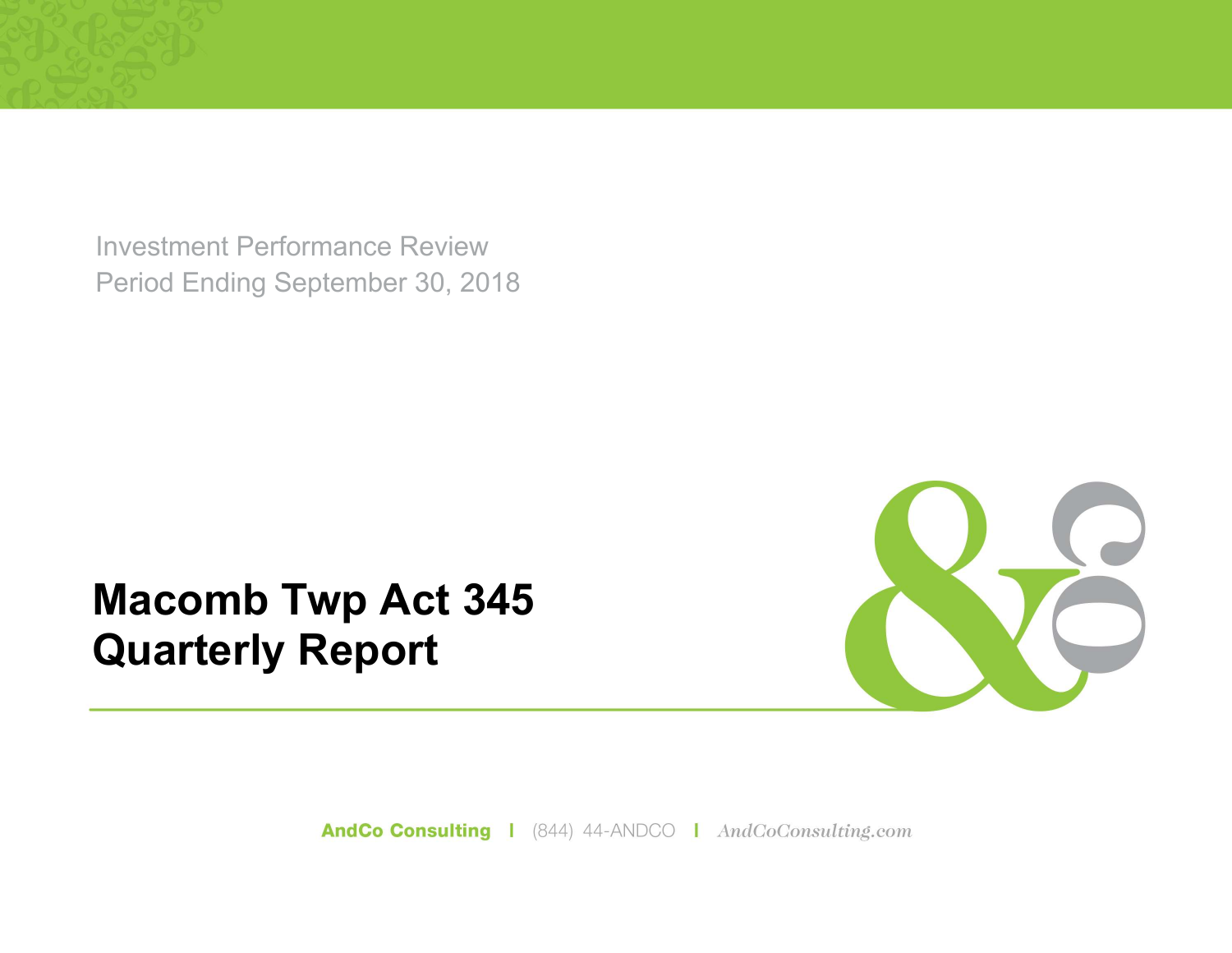**3rd Quarter 2018 Market Environment**

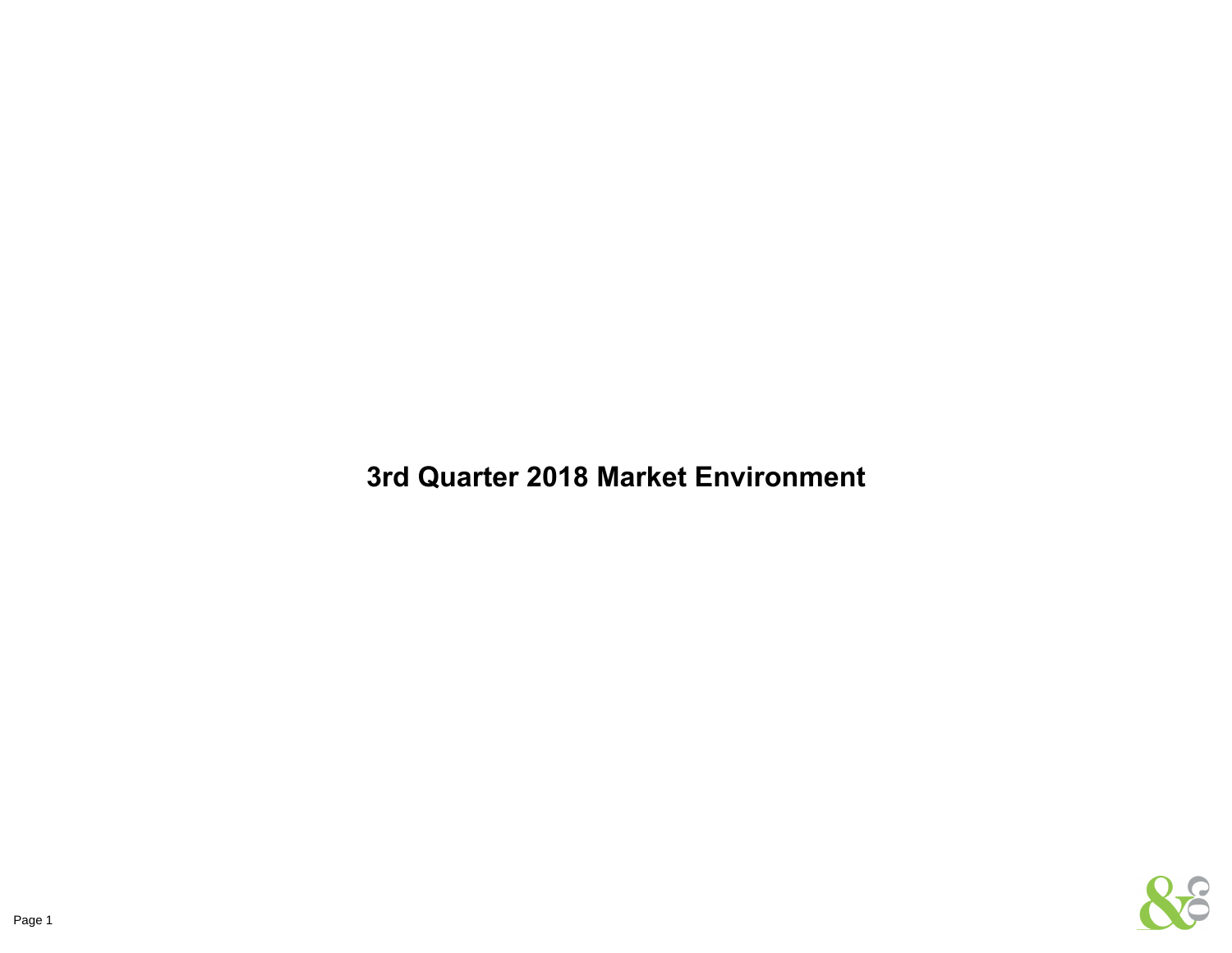- ш Market returns were mixed across major equity and fixed income indices for the 3rd quarter of 2018 with many themes from the 2nd quarter repeating during the current period. Broad domestic equity indices pushed higher on continued strength in both economic and corporate earnings data. Corporate earnings continue to benefit from fiscal stimulus tailwinds in the form of the late 2017 tax reform. International indices underperformed domestic indices during the period, posting more muted returns in US dollar (USD) terms, as investors weighed relatively soft economic data, <sup>a</sup> strengthening USD and geopolitical concerns, especially around global trade relations. Fixed income returns were flat for the quarter as interest rates continued to rise. Domestic stocks rose as concerns around ongoing monetary policy tightening by the Federal Reserve (Fed) and an escalating trade war between the US and China were not substantial enough to dampen investor enthusiasm around the ongoing strength of the US economy. The US stock market represented by the Russell 3000 Index returned 7.1% and 17.6% for the quarter and 1-year period respectively.
- $\blacksquare$  International equity returns finished the quarter slightly positive with the MSCI ACWI ex US Index returning 0.7%. Developed market stocks pushed higher through the period, however, relatively subdued economic growth and ongoing political and trade uncertainty tempered returns versus domestic equities. The developed market MSCI EAFE Index gained 1.4% during the quarter. Emerging market stocks struggled in comparison, posting negative returns for the period, as trade tensions grew between the US and China. In addition, <sup>a</sup> strengthening USD caused headwinds for most international markets, but caused particular difficulties for emerging market countries that issue debt in USD. The MSCI Emerging Markets Index posted <sup>a</sup> small decline of -1.1% during the 3rd quarter. The relative outperformance of developed markets can also be seen in the 1-year period with the MSCI EAFE and MSCI Emerging Markets indices returning 2.7% and -0.8% respectively.
- $\bullet$  Interest rates on the US Treasury Yield Curve continued their year-to-date rise during the 3rd quarter as investor expectations for further Fed tightening of monetary policy increased during the period. The yield curve did flatten slightly as interest rates had the greatest increase in short-term maturities, but overall, the shift in rates was fairly consistent throughout the entire curve. The Fed did implement another interest rate increase following their September meeting citing the continued strength of the US economy and stable inflation. The broad market Bloomberg Barclays US Aggregate Index was flat for the quarter returning 0.0% and is slightly negative over the 1-year period returning -1.2%. Corporate issues rebounded following underperformance during the first half of the year and were the only investment grade sector to post <sup>a</sup> positive return during the quarter, as they benefitted from tightening credit spreads and strong investor demand.



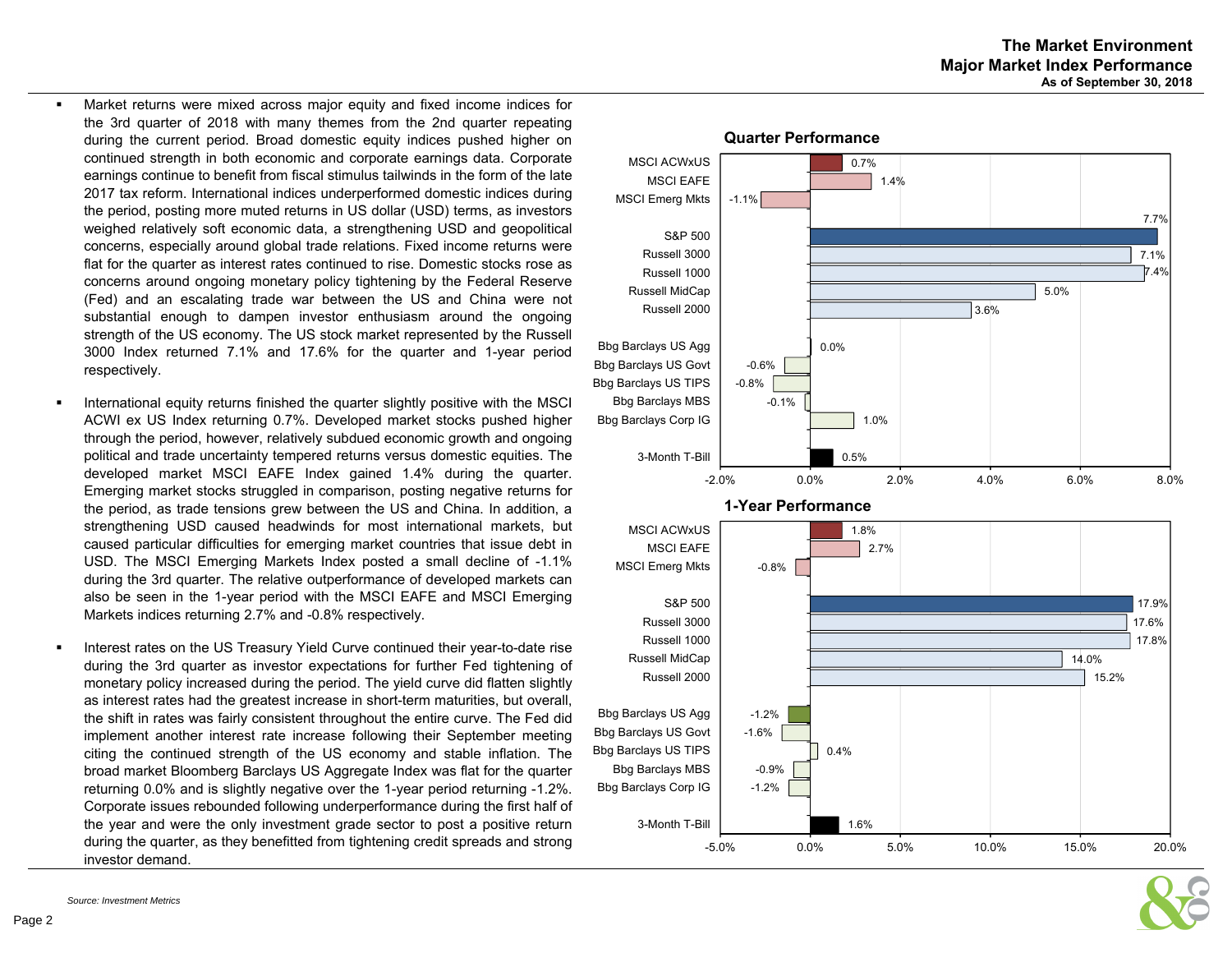- n US equity index returns were positive across the style and capitalization spectrum during the 3rd quarter of 2018. US equity markets were pushed higher by the ongoing strength in US economic data and corporate earnings. Positive data releases in GDP, unemployment, retail sales, consumer consumption and investor sentiment highlighted the continued health of the US economy. Corporate earnings released during the quarter were also impressive. Earnings reported for S&P 500 companies were up over 20% on <sup>a</sup> year-over-year basis for the second straight quarter as corporate profits continued to benefit from the new tax code. The current expansion in US equity markets now marks the longest bull market in history. While the positive economic data drove returns through the quarter, trade negotiations with China broke down with both the US and China instituting several rounds of new tariffs during the period. Currently the US is imposing tariffs on \$250 billion of Chinese imports with China placing tariffs on \$110 billion worth of goods. Further action has been threatened by both countries. While negotiations with China have been unsuccessful, progress was made in the renegotiation of the North American Free Trade Agreement (NAFTA) and discussions with the European Union (EU) appear to be moving ahead productively.
- During the quarter, large cap stocks outperformed mid and small cap equities across growth, value and core indices. The large cap Russell 1000 Index returned 7.4% for the quarter versus <sup>a</sup> 3.6% return for the Russell 2000 Index. The Russell 1000 benefitted from strong performance from some of its largest exposures. Apple Inc, Microsoft Corp and Amazon.com Inc alone make up over 10% of the index and posted quarterly returns of 22.4%, 16.4% and 17.8% respectively. Those same three stocks have gained 48.7%, 56.3% and 108.4% over the 1-year period. This strong performance from some of the index's largest constituents has helped large caps outperform small caps over the 1-year period as well with the Russell 1000 returning 17.8% over the trailing year while the Russell 2000 posted <sup>a</sup> still solid return of 15.2%.
- $\blacksquare$  Growth stocks outperformed value stocks across the market cap spectrum during the 3rd quarter. The large cap Russell 1000 Growth Index was the best performing style index for the period returning <sup>a</sup> notable 9.2% for the quarter. The outperformance of growth indices relative to value indices is also evident over the 1-year period as growth indices continue to show significant outperformance relative to their value counterparts. The returns for growth indices more than double the returns of the corresponding value indices over the last 12 months. Growth benchmarks benefitted from larger exposures to more cyclical names within the information technology, consumer discretionary, health care and industrials sectors. They also benefitted from underweights to more defensive sectors such as REITs and utilities.







 $\blacksquare$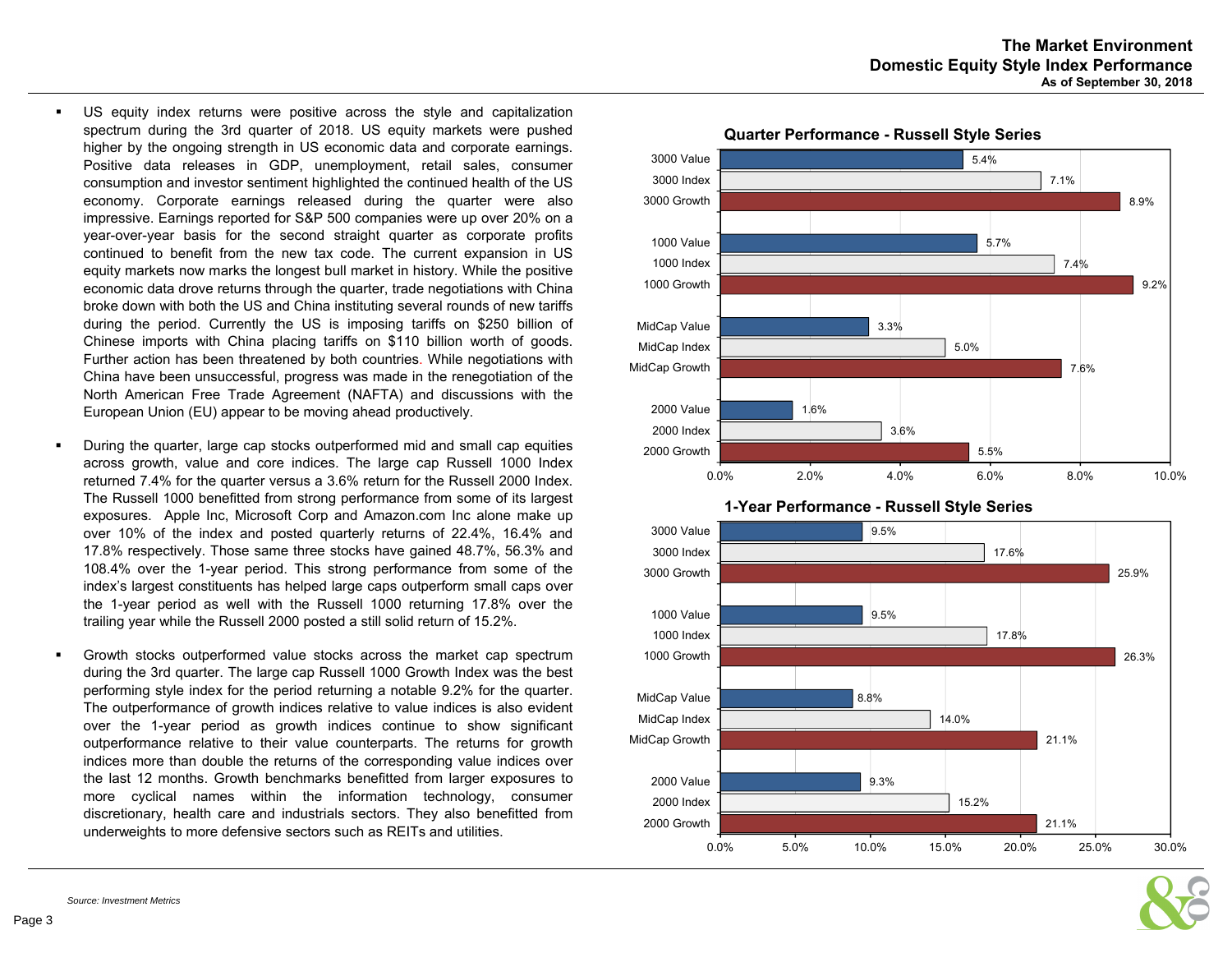- Both S&P Dow Jones Indices and MSCI made changes to the Global Industry Classification Standard (GICS) sector configurations of their indices, creating <sup>a</sup> new GICS sector classification called Communication Services which replaced the Telecommunications sector on September 28, 2018. The Communication Services sector is comprised of companies in the Telecommunications sector, as well as certain companies formerly classified as Consumer Discretionary and Information Technology. As <sup>a</sup> result, the sector, went from <sup>a</sup> weighting of about 2% of the Russell 1000 Index to almost 10% post reclassification. Notable names now classified under Communication Services include Netflix, Alphabet, Facebook and Disney. This is just the second change to the GICS classifications since 1999.
- г Sector performance was broadly positive across large cap sectors for the 3rd quarter. Ten of eleven sectors had positive returns for the quarter with four outpacing the Russell 1000 Index return. The consumer discretionary sector continues to do well on the back of strong retail sales and increased consumer spending, gaining 7.6% for the period. Health care and technology stocks increased 14.3% and 12.5% during the quarter respectively, with companies in both sectors reporting strong earnings. Industrials benefitted from continued economic strength returning 9.7%. The largest detractors for the quarter were the materials, real estate and energy sectors which returned -0.1%, 0.6% and 0.9% respectively. Over the trailing 1-year period, all large cap all sectors were positive. The information technology and consumer discretionary sectors were the best performers, returning over 30% over the last 12 months, and six of eleven sectors have returns over 10% for the year.
- $\blacksquare$  Quarterly results for small cap sectors were generally lower relative to their large capitalization counterparts. Nine of eleven sectors had positive returns during the period with six of eleven economic sectors outpacing the Russell 2000 Index return for the quarter. Energy, consumer staples and real estate posted negative returns for the period returning -2.9%, -1.4% and -0.5% respectively. Communications services and health care were the best performers returning 12.6% and 7.7%. Over the trailing 1-year period, all eleven sectors posted gains. Health care stocks were the best performers within the Russell 2000 for the trailing year returning <sup>a</sup> solid 29.1%. Communication services, technology, and consumer discretionary also had particularly robust returns for the 1-year period.
- $\blacksquare$  Using S&P 500 sector valuations as <sup>a</sup> proxy for the market, forward P/E ratios for seven of the eleven GICS sectors were higher than their long-term averages at quarter-end. Using these historical P/E measures, the utilities, consumer discretionary and real estate sectors appear the most extended. In contrast the financials, technology and health care sectors were trading at <sup>a</sup> discount to their long-term average P/E ratios.





As a result of the GICS classification changes on 9/28/2018 and certain associated reporting limitations, sector performance represents backward looking performance for the prior year of each sector's current constituency, *Services sector.*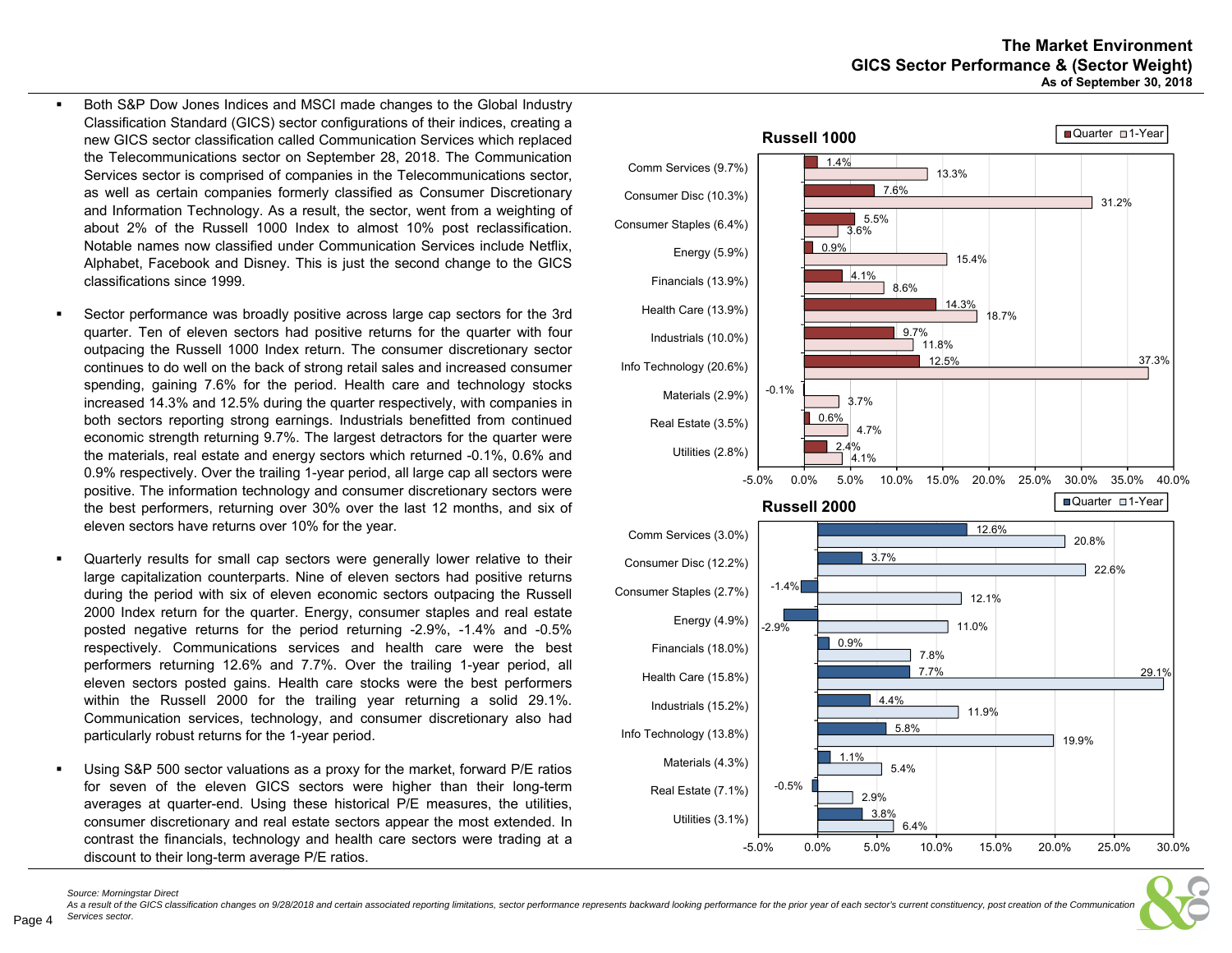**The Market Environment Top 10 Index Weights & Quarterly Performance for the Russell 1000 & 2000 As of September 30, 2018**

|                          |        | <b>Top 10 Weighted Stocks</b> |                         |                               | <b>Top 10 Weighted Stocks</b>    |        |                        |                         |                               |  |  |  |
|--------------------------|--------|-------------------------------|-------------------------|-------------------------------|----------------------------------|--------|------------------------|-------------------------|-------------------------------|--|--|--|
| Russell 1000             | Weight | 1-Qtr<br><b>Return</b>        | 1-Year<br><b>Return</b> | <b>Sector</b>                 | Russell 2000                     | Weight | 1-Qtr<br><b>Return</b> | 1-Year<br><b>Return</b> | <b>Sector</b>                 |  |  |  |
| Apple Inc                | 3.97%  | 22.4%                         | 48.7%                   | Information Technology        | Five Below Inc                   | 0.31%  | 33.1%                  | 137.0%                  | <b>Consumer Discretionary</b> |  |  |  |
| Microsoft Corp           | 3.15%  | 16.4%                         | 56.3%                   | Information Technology        | Etsy Inc                         | 0.27%  | 21.8%                  | 204.4%                  | Consumer Discretionary        |  |  |  |
| Amazon.com Inc           | 2.96%  | 17.8%                         | 108.4%                  | Consumer Discretionary        | Integrated Device Technology Inc | 0.27%  | 47.5%                  | 76.9%                   | Information Technology        |  |  |  |
| Berkshire Hathaway Inc B | 1.51%  | 14.7%                         | 16.8%                   | Financials                    | LivaNova PLC                     | 0.27%  | 24.2%                  | 76.9%                   | Health Care                   |  |  |  |
| Facebook Inc A           | 1.42%  | $-15.4%$                      | $-3.8%$                 | <b>Communication Services</b> | <b>Haemonetics Corp</b>          | 0.26%  | 27.8%                  | 155.4%                  | <b>Health Care</b>            |  |  |  |
| JPMorgan Chase & Co      | 1.37%  | 8.9%                          | 20.7%                   | Financials                    | <b>Teladoc Health Inc</b>        | 0.25%  | 48.8%                  | 160.5%                  | Health Care                   |  |  |  |
| Johnson & Johnson        | 1.35%  | 14.6%                         | 9.1%                    | Health Care                   | Ligand Pharmaceuticals Inc       | 0.25%  | 32.5%                  | 101.6%                  | Health Care                   |  |  |  |
| Alphabet Inc Class C     | 1.32%  | 7.0%                          | 24.4%                   | Communication Services        | <b>HubSpot Inc</b>               | 0.24%  | 20.4%                  | 79.6%                   | Information Technology        |  |  |  |
| Alphabet Inc A           | 1.31%  | 6.9%                          | 24.0%                   | Communication Services        | Primerica Inc                    | 0.23%  | 21.3%                  | 49.2%                   | Financials                    |  |  |  |
| Exxon Mobil Corp         | 1.31%  | 3.8%                          | 7.9%                    | Energy                        | HealthEquity Inc                 | 0.22%  | 25.7%                  | 86.7%                   | Health Care                   |  |  |  |

|                             | Top 10 Performing Stocks (by Quarter) |                        |                         |                                                   | Top 10 Performing Stocks (by Quarter) |        |                        |                         |                               |  |  |  |
|-----------------------------|---------------------------------------|------------------------|-------------------------|---------------------------------------------------|---------------------------------------|--------|------------------------|-------------------------|-------------------------------|--|--|--|
| Russell 1000                | Weight                                | 1-Qtr<br><b>Return</b> | 1-Year<br><b>Return</b> | <b>Sector</b>                                     | Russell 2000                          | Weight | 1-Qtr<br><b>Return</b> | 1-Year<br><b>Return</b> | <b>Sector</b>                 |  |  |  |
| Advanced Micro Devices Inc  | 0.10%                                 | 106.1%                 | 142.3%                  | Information Technology                            | 0.04%<br>CareDx Inc                   |        | 135.7%                 | 679.7%                  | Health Care                   |  |  |  |
| Square Inc A                | 0.10%                                 | 60.6%                  | 243.7%                  | <b>Information Technology</b>                     | 0.07%<br>Reata Pharmaceuticals Inc A  |        | 133.8%                 | 162.9%                  | <b>Health Care</b>            |  |  |  |
| Paycom Software Inc         | 0.03%                                 | 57.2%                  | 107.3%                  | Information Technology                            | <b>Invitae Corp</b>                   | 0.05%  | 127.6%                 | 78.5%                   | Health Care                   |  |  |  |
| Twilio Inc A                | 0.02%                                 | 54.0%                  | 189.0%                  | <b>Information Technology</b>                     | 0.01%<br><b>RigNet Inc</b>            |        | 97.6%                  | 18.3%                   | Energy                        |  |  |  |
| Atlassian Corporation PLC A | 0.03%                                 | 53.8%                  | 173.5%                  | Information Technology                            | Tandem Diabetes Care Inc              | 0.10%  | 94.6%                  | 486.8%                  | Health Care                   |  |  |  |
| Molina Healthcare Inc       | 0.03%                                 | 51.8%                  | 116.3%                  | <b>Health Care</b>                                | Health Insurance Innovations Inc      | 0.03%  | 90.6%                  | 325.2%                  | Financials                    |  |  |  |
| DexCom Inc                  | 0.05%                                 | 50.6%                  | 192.4%                  | <b>Health Care</b>                                | Funko Inc Class A                     | 0.01%  | 88.8%                  | N/A                     | <b>Consumer Discretionary</b> |  |  |  |
| <b>Match Group Inc</b>      | 0.01%                                 | 49.5%                  | 149.7%                  | Communication Services                            | <b>LSB Industries Inc.</b>            | 0.01%  | 84.5%                  | 23.2%                   | <b>Materials</b>              |  |  |  |
| Fortinet Inc                | 0.05%                                 | 47.8%                  | 157.4%                  | Information Technology<br>Viking Therapeutics Inc |                                       | 0.04%  | 83.6%                  | 812.0%                  | Health Care                   |  |  |  |
| <b>IAC/InterActiveCorp</b>  | 0.06%                                 | 42.1%                  | 84.3%                   | Communication Services                            | Ra Pharmaceuticals Inc                | 0.01%  | 81.8%                  | 23.9%                   | <b>Health Care</b>            |  |  |  |

|   | <b>Stocks</b>           |                               |                                  |        | <b>Top 10 Weighted Stocks</b> |                         |  |
|---|-------------------------|-------------------------------|----------------------------------|--------|-------------------------------|-------------------------|--|
| n | 1-Year<br><b>Return</b> | <b>Sector</b>                 | Russell 2000                     | Weight | $1-Qtr$<br><b>Return</b>      | 1-Year<br><b>Return</b> |  |
|   | 48.7%                   | Information Technology        | Five Below Inc.                  | 0.31%  | 33.1%                         | 137.0%                  |  |
|   | 56.3%                   | Information Technology        | Etsy Inc                         | 0.27%  | 21.8%                         | 204.4%                  |  |
|   | 108.4%                  | <b>Consumer Discretionary</b> | Integrated Device Technology Inc | 0.27%  | 47.5%                         | 76.9%                   |  |
|   | 16.8%                   | Financials                    | LivaNova PLC                     | 0.27%  | 24.2%                         | 76.9%                   |  |
|   | $-3.8%$                 | <b>Communication Services</b> | <b>Haemonetics Corp</b>          | 0.26%  | 27.8%                         | 155.4%                  |  |
|   | 20.7%                   | Financials                    | <b>Teladoc Health Inc</b>        | 0.25%  | 48.8%                         | 160.5%                  |  |
|   | 9.1%                    | <b>Health Care</b>            | Ligand Pharmaceuticals Inc       | 0.25%  | 32.5%                         | 101.6%                  |  |
|   | 24.4%                   | <b>Communication Services</b> | HubSpot Inc                      | 0.24%  | 20.4%                         | 79.6%                   |  |
|   | 24.0%                   | <b>Communication Services</b> | Primerica Inc                    | 0.23%  | 21.3%                         | 49.2%                   |  |
|   | 7.9%                    | Energy                        | HealthEquity Inc                 | 0.22%  | 25.7%                         | 86.7%                   |  |

|   | s (by Quarter),         |                               | Top 10 Performing Stocks (by Quarter) |        |                          |                         |                               |  |  |  |  |  |
|---|-------------------------|-------------------------------|---------------------------------------|--------|--------------------------|-------------------------|-------------------------------|--|--|--|--|--|
| n | 1-Year<br><b>Return</b> | Sector                        | <b>Russell 2000</b>                   | Weight | $1-Qtr$<br><b>Return</b> | 1-Year<br><b>Return</b> | <b>Sector</b>                 |  |  |  |  |  |
| ℅ | 142.3%                  | Information Technology        | CareDx Inc                            | 0.04%  | 135.7%                   | 679.7%                  | Health Care                   |  |  |  |  |  |
| 6 | 243.7%                  | <b>Information Technology</b> | Reata Pharmaceuticals Inc A           | 0.07%  | 133.8%                   | 162.9%                  | <b>Health Care</b>            |  |  |  |  |  |
|   | 107.3%                  | Information Technology        | Invitae Corp                          | 0.05%  | 127.6%                   | 78.5%                   | Health Care                   |  |  |  |  |  |
|   | 189.0%                  | <b>Information Technology</b> | <b>RigNet Inc</b>                     | 0.01%  | 97.6%                    | 18.3%                   | Energy                        |  |  |  |  |  |
|   | 173.5%                  | Information Technology        | <b>Fandem Diabetes Care Inc</b>       | 0.10%  | 94.6%                    | 486.8%                  | <b>Health Care</b>            |  |  |  |  |  |
|   | 116.3%                  | <b>Health Care</b>            | Health Insurance Innovations Inc.     | 0.03%  | 90.6%                    | 325.2%                  | Financials                    |  |  |  |  |  |
|   | 192.4%                  | <b>Health Care</b>            | Funko Inc Class A                     | 0.01%  | 88.8%                    | N/A                     | <b>Consumer Discretionary</b> |  |  |  |  |  |
|   | 149.7%                  | <b>Communication Services</b> | <b>LSB Industries Inc</b>             | 0.01%  | 84.5%                    | 23.2%                   | <b>Materials</b>              |  |  |  |  |  |
|   | 157.4%                  | Information Technology        | Viking Therapeutics Inc               | 0.04%  | 83.6%                    | 812.0%                  | Health Care                   |  |  |  |  |  |
|   | 84.3%                   | <b>Communication Services</b> | Ra Pharmaceuticals Inc                | 0.01%  | 81.8%                    | 23.9%                   | <b>Health Care</b>            |  |  |  |  |  |

|                            | <b>Bottom 10 Performing Stocks (by Quarter)</b> |                        |                         |                               | <b>Bottom 10 Performing Stocks (by Quarter)</b> |          |                        |                         |                        |  |  |
|----------------------------|-------------------------------------------------|------------------------|-------------------------|-------------------------------|-------------------------------------------------|----------|------------------------|-------------------------|------------------------|--|--|
| <b>Russell 1000</b>        | Weight                                          | 1-Qtr<br><b>Return</b> | 1-Year<br><b>Return</b> | <b>Sector</b>                 | Russell 2000                                    | Weight   | 1-Qtr<br><b>Return</b> | 1-Year<br><b>Return</b> | <b>Sector</b>          |  |  |
| Floor & Decor Holdings Inc | 0.01%                                           | $-38.8%$               | $-22.5%$                | <b>Consumer Discretionary</b> | Vital Therapies Inc                             | 0.00%    | -96.0%                 | $-94.5%$                | <b>Health Care</b>     |  |  |
| <b>Twitter Inc</b>         | 0.07%                                           | $-34.8%$               | 68.7%                   | Communication Services        | <b>GTx Inc</b>                                  | $0.00\%$ | $-89.7%$               | $-81.4%$                | <b>Health Care</b>     |  |  |
| <b>IPG Photonics Corp</b>  | 0.02%                                           | -29.3%                 | $-15.7\%$               | Information Technology        | Ampio Pharmaceuticals Inc                       | $0.00\%$ | -76.9%                 | $-16.9%$                | Health Care            |  |  |
| Visteon Corp               | 0.01%                                           | $-28.1%$               | $-24.9%$                | Consumer Discretionary        | Innovate Biopharmaceuticals Inc                 | 0.01%    | $-71.0%$               | $-2.4%$                 | <b>Health Care</b>     |  |  |
| <b>Zillow Group Inc A</b>  | 0.01%                                           | -26.0%                 | 10.1%                   | <b>Communication Services</b> | l Zion Oil & Gas Inc                            | 0.00%    | -68.4%                 | $-62.5%$                | Energy                 |  |  |
| <b>Zillow Group Inc C</b>  | 0.02%                                           | $-25.1%$               | 10.0%                   | Communication Services        | <b>Endologix Inc</b>                            | 0.01%    | $-66.3%$               | $-57.2%$                | <b>Health Care</b>     |  |  |
| Western Digital Corp       | 0.06%                                           | $-23.7%$               | $-30.4%$                | Information Technology        | Lannett Co Inc                                  | 0.01%    | -65.1%                 | $-74.3%$                | Health Care            |  |  |
| Wynn Resorts Ltd           | 0.05%                                           | $-23.7%$               | $-13.3%$                | <b>Consumer Discretionary</b> | Maiden Holdings Ltd                             | 0.01%    | $-62.6%$               | $-61.1%$                | Financials             |  |  |
| Extraction Oil & Gas Inc   | $0.00\%$                                        | $-23.1%$               | $-26.6%$                | Energy                        | Diebold Nixdorf Inc                             | 0.02%    | $-62.3%$               | $-80.1%$                | Information Technology |  |  |
| Tesla Inc                  | 0.13%                                           | $-22.8%$               | $-22.4%$                | Consumer Discretionary        | <b>Sears Holdings Corp</b>                      | 0.00%    | $-59.2%$               | $-86.7%$                | Consumer Discretionary |  |  |

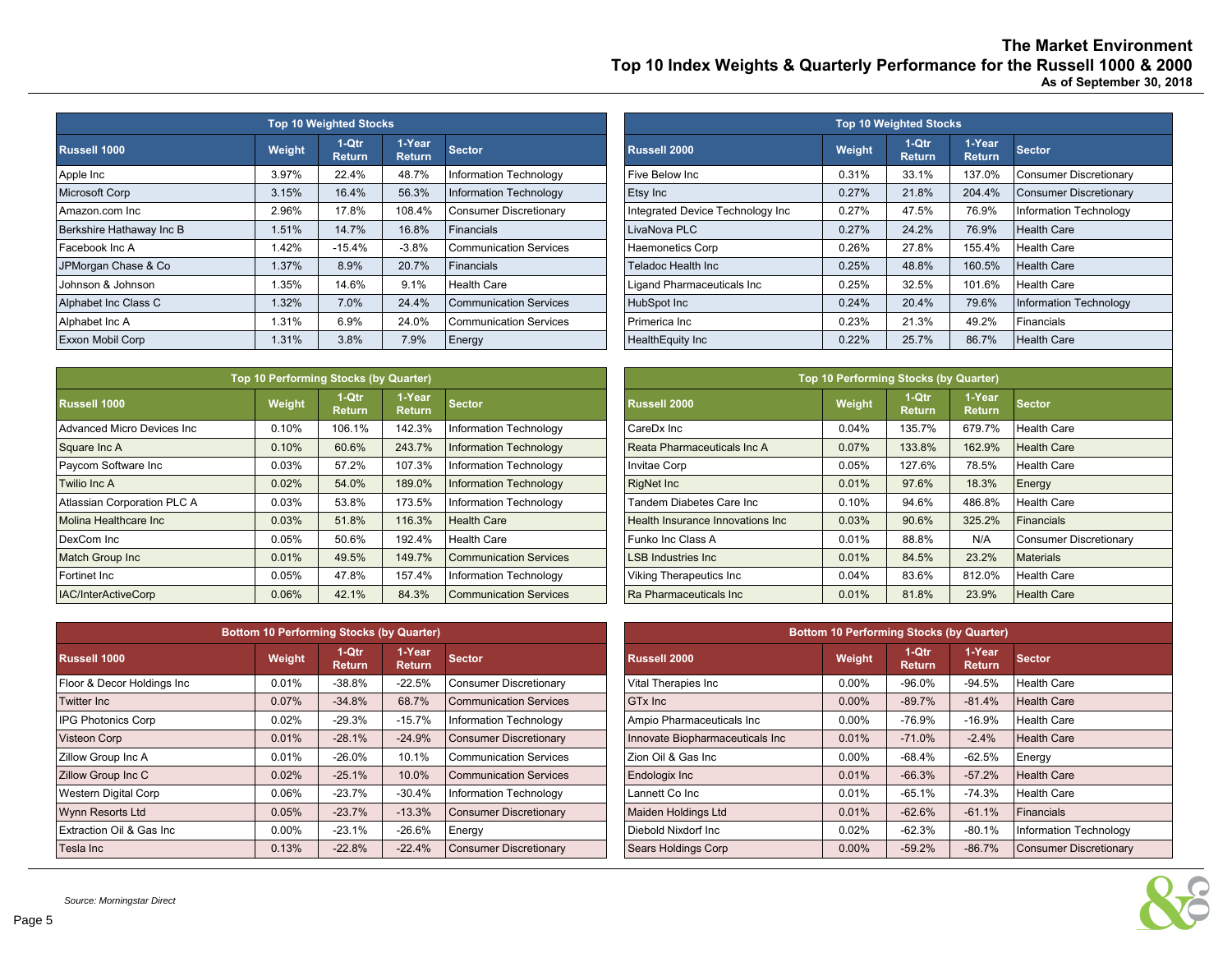- Broad international equity returns were mixed for the quarter. Most developed markets were positive in local currency and USD terms whereas emerging markets were negative in both local currency and USD terms. Performance was largely driven by the same catalysts as the US equity markets for the second straight quarter. We saw global macroeconomic data slow, but remain generally positive through the period, with returns being tempered by global trade tensions and ongoing political uncertainty. The USD continued to strengthen against most currencies for the period as relatively strong US economic fundamentals and the continued divergence in global monetary policy hurt US investors in international markets. The MSCI ACWI ex US Index gained 1.5% in local currency terms and 0.7% in USD terms during the 3rd quarter. Returns over the 1-year period are modestly positive in both local currency and USD terms with the MSCI ACWI ex US returning 4.5% and 1.8% respectively.
- $\blacksquare$  Third quarter results for developed market international indices were positive in local currency terms and USD terms with the MSCI EAFE Index returning 2.4% and 1.4% respectively. Returns were dampened for US investors as continued strength in the USD pushed returns lower. Developed markets were pushed higher by broadly positive, but slowing, global economic and earnings data despite several significant political events in Europe during the quarter. Concerns over <sup>a</sup> "no deal" Brexit and worries over <sup>a</sup> pending budget approval in Italy weighed on returns, while markets were encouraged by progress in trade negotiations between the US and the eurozone and signs of continued political stability in Japan. The MSCI EAFE Index returned 5.1% and 2.7% for the last twelve months in local currency and USD terms respectively.
- г Emerging markets underperformed relative to developed markets for the 3rd quarter, posting <sup>a</sup> flat return in local currency terms that was exacerbated by the rising USD. The MSCI Emerging Markets Index returned 0.0% and -1.1% in local currency and USD terms respectively. Returns in emerging markets were the hurt by the deterioration in trade negotiations between the US and China followed by several rounds of new tariffs enacted by both countries. Emerging market stocks were also negatively affected by rising US interest rates coupled with an appreciating USD. Many emerging market countries and companies issue debt denominated in USD and the combination of higher interest rates and <sup>a</sup> relatively weaker local currency can put stress on the balance sheets of these borrowers, especially those heavily dependent on external capital. This was particularly problematic for Turkey, Argentina and South Africa during the 3rd quarter with Argentina having to expedite their request for an emergency bailout of \$50 billion from the World Monetary Fund. In positive news, Mexico and the US made progress toward the renegotiation of NAFTA. One year returns for the MSCI Emerging Market Index were 2.7% in local currency terms and -0.8% in USD terms.

# **The Market EnvironmentInternational and Regional Market Index Performance (Country Count) As September 30, 2018**



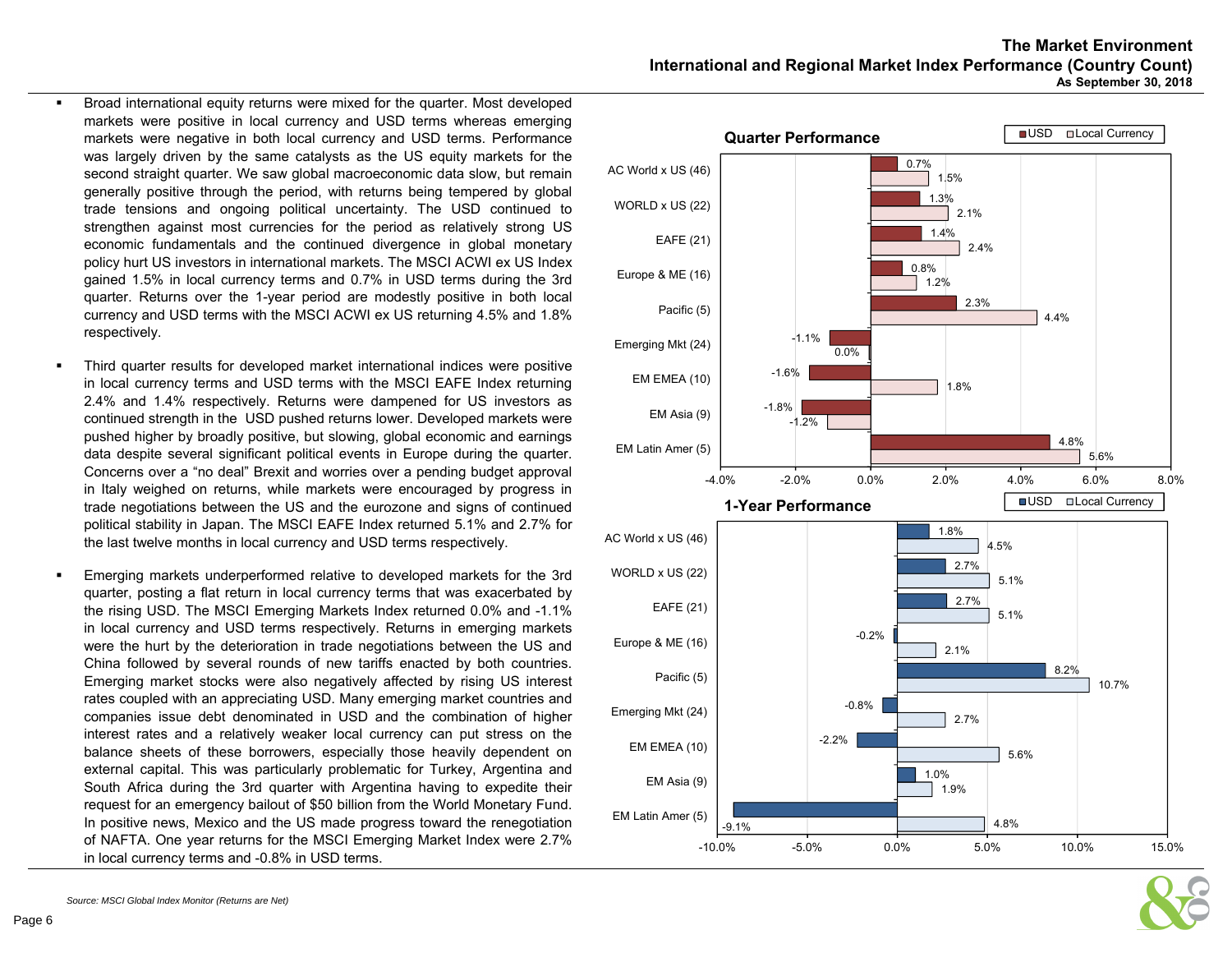|                                                            | <b>The Market Environment</b> |
|------------------------------------------------------------|-------------------------------|
| US Dollar International Index Attribution & Country Detail |                               |
|                                                            | As of September 30, 2018      |

| <b>MSCI - EAFE</b>            | <b>Sector Weight</b> | <b>Quarter Return</b> | 1-Year Return |
|-------------------------------|----------------------|-----------------------|---------------|
| <b>Communication Services</b> | 5.4%                 | 3.3%                  | $-2.4%$       |
| <b>Consumer Discretionary</b> | 11.1%                | $-0.5%$               | 3.3%          |
| <b>Consumer Staples</b>       | 11.3%                | $-0.1%$               | 2.5%          |
| Energy                        | 6.0%                 | 3.5%                  | 24.6%         |
| Financials                    | 19.8%                | 0.9%                  | $-4.0%$       |
| <b>Health Care</b>            | 10.9%                | 5.6%                  | 7.1%          |
| Industrials                   | 14.3%                | 2.6%                  | 4.2%          |
| Information Technology        | 6.2%                 | 0.3%                  | 7.4%          |
| <b>Materials</b>              | 8.1%                 | 0.4%                  | 5.1%          |
| <b>Real Estate</b>            | 3.5%                 | $-3.0%$               | 1.0%          |
| <b>Utilities</b>              | 3.3%                 | $-0.6%$               | 0.7%          |
| <b>Total</b>                  | 100.0%               | 1.4%                  | 2.7%          |
| <b>MSCI - ACWIxUS</b>         | <b>Sector Weight</b> | <b>Quarter Return</b> | 1-Year Return |
| <b>Communication Services</b> | 7.6%                 | $-3.0%$               | $-4.1%$       |
| <b>Consumer Discretionary</b> | 10.7%                | $-3.2%$               | $-1.4%$       |
| <b>Consumer Staples</b>       | 9.7%                 | $-0.6%$               | 1.6%          |
| Energy                        | 7.1%                 | 4.1%                  | 18.3%         |
| Financials                    | 22.0%                | 1.7%                  | $-1.9%$       |
| <b>Health Care</b>            | 8.3%                 | 4.5%                  | 7.6%          |
| Industrials                   | 11.7%                | 2.8%                  | 3.8%          |
| <b>Information Technology</b> | 8.5%                 | 1.3%                  | 5.6%          |
| <b>Materials</b>              | 8.2%                 | 0.4%                  | 5.2%          |
| <b>Real Estate</b>            | 3.2%                 | $-3.5%$               | $-2.7%$       |
| <b>Utilities</b>              | 3.0%                 | $-0.9%$               | $-1.2%$       |
| <b>Total</b>                  | 100.0%               | 0.7%                  | 1.8%          |
| <b>MSCI - Emerging Mkt</b>    | <b>Sector Weight</b> | <b>Quarter Return</b> | 1-Year Return |
| <b>Communication Services</b> | 14.8%                | $-9.4%$               | $-6.0%$       |
| <b>Consumer Discretionary</b> | 11.3%                | $-9.9%$               | $-13.2%$      |
| <b>Consumer Staples</b>       | 6.7%                 | $-2.9%$               | $-1.9%$       |
| Energy                        | 6.3%                 | 14.5%                 | 26.0%         |
| Financials                    | 23.3%                | 1.5%                  | 0.4%          |
| <b>Health Care</b>            | 3.1%                 | $-7.2%$               | 11.4%         |
| Industrials                   | 5.3%                 | 2.5%                  | $-4.3%$       |
| Information Technology        | 15.9%                | 2.2%                  | 2.3%          |
| <b>Materials</b>              | 7.8%                 | 4.5%                  | 8.6%          |
| <b>Real Estate</b>            | 2.9%                 | $-5.6%$               | $-15.1%$      |
| <b>Utilities</b>              | 2.5%                 | $-1.9%$               | $-5.4%$       |

|                                  | <b>MSCI-EAFE</b> | <b>MSCI-ACWIxUS</b> | Quarter  | 1- Year  |
|----------------------------------|------------------|---------------------|----------|----------|
| <b>Country</b>                   | Weight           | Weight              | Return   | Return   |
| Japan                            | 24.6%            | 16.9%               | 3.7%     | 10.2%    |
| <b>United Kingdom</b>            | 17.5%            | 12.0%               | $-1.7%$  | 2.9%     |
| France                           | 11.2%            | 7.7%                | 2.8%     | 4.2%     |
| Germany                          | 9.4%             | 6.5%                | $-0.6%$  | $-5.4%$  |
| Switzerland                      | 8.3%             | 5.7%                | 7.3%     | 1.6%     |
| Australia                        | 6.8%             | 4.7%                | $-0.9%$  | 4.4%     |
| Hong Kong                        | 3.5%             | 2.4%                | $-1.0%$  | 2.9%     |
| Netherlands                      | 3.3%             | 2.3%                | $-1.5%$  | $-1.6%$  |
| Spain                            | 3.0%             | 2.0%                | $-2.4%$  | $-9.7%$  |
| Sweden                           | 2.7%             | 1.9%                | 7.0%     | $-3.3%$  |
| Italy                            | 2.3%             | 1.6%                | $-4.5%$  | $-8.9%$  |
| <b>Denmark</b>                   | 1.7%             | 1.2%                | 2.3%     | $-4.2%$  |
| Singapore                        | 1.3%             | 0.9%                | 2.2%     | 6.9%     |
| Finland                          | 1.1%             | 0.7%                | 3.2%     | 10.3%    |
| Belgium                          | 1.0%             | 0.7%                | $-5.2%$  | $-11.8%$ |
| Norway                           | 0.8%             | 0.5%                | 6.7%     | 13.7%    |
| Israel                           | 0.6%             | 0.4%                | 5.1%     | 14.9%    |
| Ireland                          | 0.5%             | 0.4%                | $-5.4%$  | $-6.1%$  |
| Austria                          | 0.2%             | 0.2%                | 0.2%     | $-3.1%$  |
| New Zealand                      | 0.2%             | 0.2%                | 2.4%     | 4.4%     |
| Portugal                         | 0.2%             | 0.1%                | $-0.6%$  | 1.7%     |
| <b>Total EAFE Countries</b>      | 100.0%           | 68.7%               | 1.4%     | 2.7%     |
| Canada                           |                  | 6.7%                | 0.8%     | 1.9%     |
| <b>Total Developed Countries</b> |                  | 75.3%               | 1.3%     | 2.7%     |
| China                            |                  | 7.6%                | $-7.5%$  | $-2.2%$  |
| Korea                            |                  | 3.7%                | 0.7%     | 1.4%     |
| Taiwan                           |                  | 3.0%                | 6.5%     | 9.7%     |
| India                            |                  | 2.1%                | $-2.3%$  | 1.1%     |
| <b>Brazil</b>                    |                  | 1.5%                | 6.1%     | $-14.0%$ |
| South Africa                     |                  | 1.5%                | $-7.4%$  | $-5.1%$  |
| Russia                           |                  | 0.9%                | 6.2%     | 13.7%    |
| Mexico                           |                  | 0.8%                | 6.9%     | $-4.4%$  |
| Thailand                         |                  | 0.6%                | 13.6%    | 15.2%    |
| Malaysia                         |                  | 0.6%                | 3.8%     | 7.6%     |
| Indonesia                        |                  | 0.5%                | 2.0%     | $-10.4%$ |
| Poland                           |                  | 0.3%                | 10.6%    | $-5.0%$  |
| Chile                            |                  | 0.3%                | $-2.0%$  | $-5.7%$  |
| Philippines                      |                  | 0.2%                | 1.0%     | $-15.6%$ |
| Qatar                            |                  | 0.2%                | 12.8%    | 25.3%    |
| <b>United Arab Emirates</b>      |                  | 0.2%                | 3.1%     | $-6.9%$  |
|                                  |                  | 0.2%                | $-20.5%$ | $-41.7%$ |
| Turkey<br>Colombia               |                  | 0.1%                | $-2.5%$  | 10.0%    |
| Peru                             |                  | 0.1%                | $-2.1%$  | 12.2%    |
|                                  |                  | 0.1%                | $-17.6%$ | $-14.8%$ |
| Greece                           |                  |                     |          |          |
| Hungary                          |                  | 0.1%                | 4.7%     | $-5.0%$  |
| <b>Czech Republic</b>            |                  | 0.1%                | 4.0%     | 12.8%    |
| Egypt                            |                  | 0.0%                | $-6.8%$  | $-7.1%$  |
| Pakistan                         |                  | 0.0%                | $-4.9%$  | $-20.6%$ |
| <b>Total Emerging Countries</b>  |                  | 24.7%               | $-1.1%$  | $-0.8%$  |
| <b>Total ACWIxUS Countries</b>   |                  | 100.0%              | 0.7%     | 1.8%     |

**Total 100.0% -1.1% -0.8%**

Source: Morningstar Direct, MSCI Global Index Monitor (Returns are Net in USD)<br>As a result of the GICS classification changes on 9/28/2018 and certain associated reporting limitations, sector performance represents backwar *Services sector.*  Page 7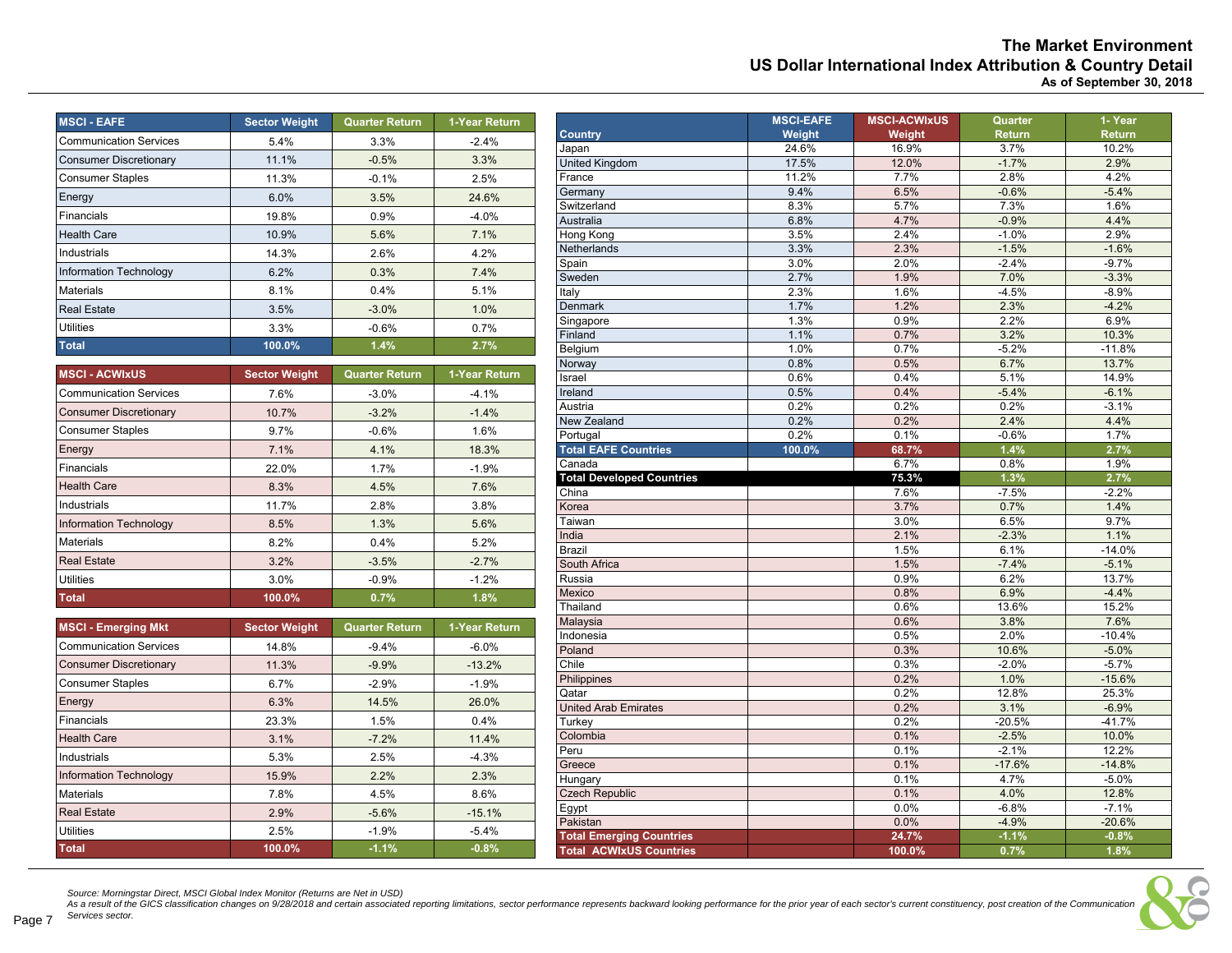- $\blacksquare$  Broad fixed income benchmarks had mixed results during the 3rd quarter. Interest rates rose across all maturities on the US Treasury Yield Curve. The Federal Open Market Committee (FOMC), decided to increase short-term interest rates by 25 basis points at their September meeting citing continued strength in the economy and stable inflation. This is the third rate hike of 2018. The current Fed Funds Rate target range sits at 2.00%-2.25%. The FOMC also changed the language used in its policy statement, removing the word "accommodative", which investors took as <sup>a</sup> signal that the Fed plans to continue its trend of monetary policy tightening. The yield curve continued to flatten, although very gradually, as short-term yields rose at <sup>a</sup> greater rate than long-term yields during the quarter. The difference in yields between the 2 year and 10-year Treasury now sits at just 0.24%. As the curve continues to flatten, it moves closer to becoming "inverted", which happens when shortterm maturities have greater yields than long-term securities. Historically, an inverted yield curve has signaled <sup>a</sup> greater probability of <sup>a</sup> recession. The Fed is also continuing the reduction of the size of its balance sheet by slowing its pace of reinvestment as the securities it holds mature. The Bloomberg Barclays US Aggregate Index was flat during the quarter, posting <sup>a</sup> 0.0% return. Over the 1-year period the index has fallen -1.2%.
- Within investment grade credit, lower quality corporate issues outperformed higher quality issues as credit spreads tightened steadily over the quarter. On an absolute basis, without negating the duration differences in the sub-indices, Baa rated credit was the best performing investment grade credit quality segment returning 1.4% for the quarter, while AAA was the worst performing, falling -0.3%. High yield debt outperformed relative to investment grade credit, returning 2.0%, as spreads tightened to <sup>a</sup> greater degree for these issues and the index benefitted from less sensitivity to rising interest rates due to its lower duration. Returns are negative for all investment grade quality segments when viewed over the 1-year period while high yield continues to outperform with <sup>a</sup> return of 3.0%.
- $\bullet$  Of the Bloomberg Barclays US Aggregate Index's three broad sectors, US investment grade corporates were the best performing investment grade sector through the quarter, returning 1.0%, and the only sector to post <sup>a</sup> positive return for the period. Corporate credit outperformed as credit spreads tightened. Demand for these securities outweighed supply for the period despite considerable new issuance and <sup>a</sup> headwind from the sectors higher duration relative to other index sectors. Treasuries were the worst performing sector posting <sup>a</sup> -0.6% return. Over the 1-year period, all three broad investment grade sectors posted losses with mortgages, investment grade credit and Treasuries falling -0.9%, -1.2% and -1.6% respectively.



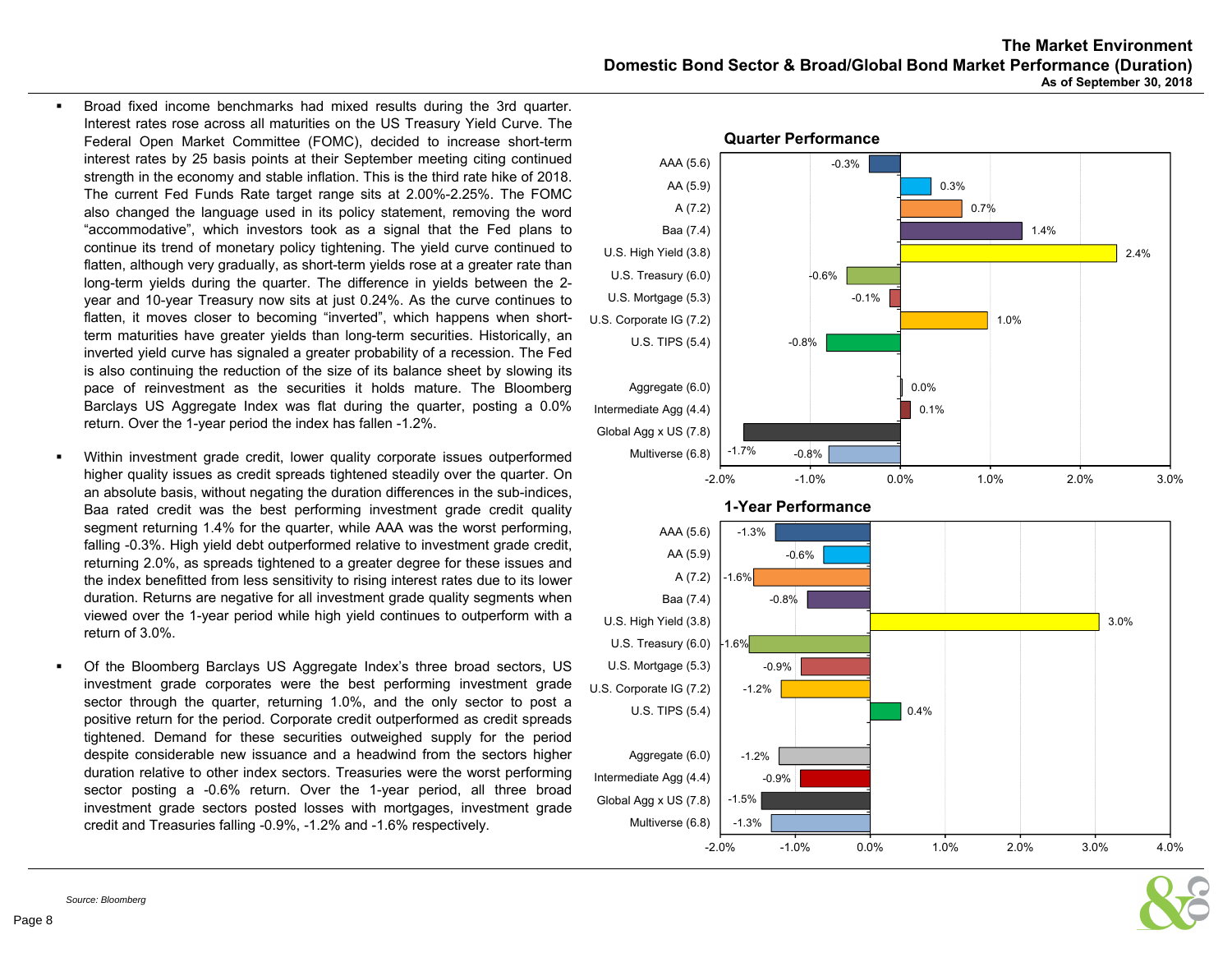- $\blacksquare$  Global fixed income indices continue to struggle relative to their domestic counterparts, underperforming during the 3rd quarter. These indices have lower yields and their relatively high duration acted as <sup>a</sup> headwind to performance in the current quarter as interest rates increased. The returns of these indices are also significantly influenced by fluctuations in their currency denomination relative to the USD. During the 3rd quarter the USD strengthened against most other currencies, negatively impacting the returns on global bond indices. The return on global bonds, as represented by the Bloomberg Barclays Global Aggregate ex US Index, was -1.7% and -1.5% for the quarter and 1-year period respectively. As the global economy continues to recover, several international central banks have started to move toward less accommodative postures. Notably, the ECB, began to slow its monthly bond purchase program in September, reducing new purchases to 15 billion euro per month from 30 billion euro per month, as well as forecasting an end to the program by the end of the year assuming the eurozone recovery continues to flourish. However, they have indicated <sup>a</sup> continuation of reinvestment in maturing securities and would likely not raise interest rates from current levels until summer 2019. The Bank of England increased interest rates by 0.25% during the quarter citing improvement in their near-term economic outlook and the Bank of Japan has changed its policy to allow flexibility for future tightening in the future.
- Much of the index performance detailed in the bar graphs on the previous page is visible on <sup>a</sup> time series basis by reviewing the line graphs to the right. The '1-Year Trailing Market Rates' chart illustrates that the 10-year Treasury yield (green line) rose steadily during the end of the 3rd quarter, ending the period at 3.05%. The blue line illustrates changes in the BAA OAS (Option Adjusted Spread). This measure quantifies the additional yield premium that investors require to purchase and hold non-Treasury issues. This line illustrates <sup>a</sup> steady increase in credit spreads through the first two quarters of 2018, followed by <sup>a</sup> smooth decline during the 3rd quarter. This decline is equivalent to an interest rate decrease on corporate bonds, which produces an additional tailwind for corporate bond index returns. These credit spreads have tightened by about 20 basis points over the last 3-months. The green band across the graph illustrates the gradual increase in the Federal Funds Rate (three increases in the last twelve months) due to the continued unwinding of accommodative US monetary policy.
- The lower graph provides <sup>a</sup> snapshot of the US Treasury yield curve at the end of each of the last four calendar quarters. As mentioned, the yield curve continues to flatten as yields on shorter-term maturities have risen more than interest rates on the long end of the curve. The upward momentum of interest rates as well as <sup>a</sup> general flattening of the yield curve are clearly visible over the last twelve months.

# **1-Year Trailing Market Rates**



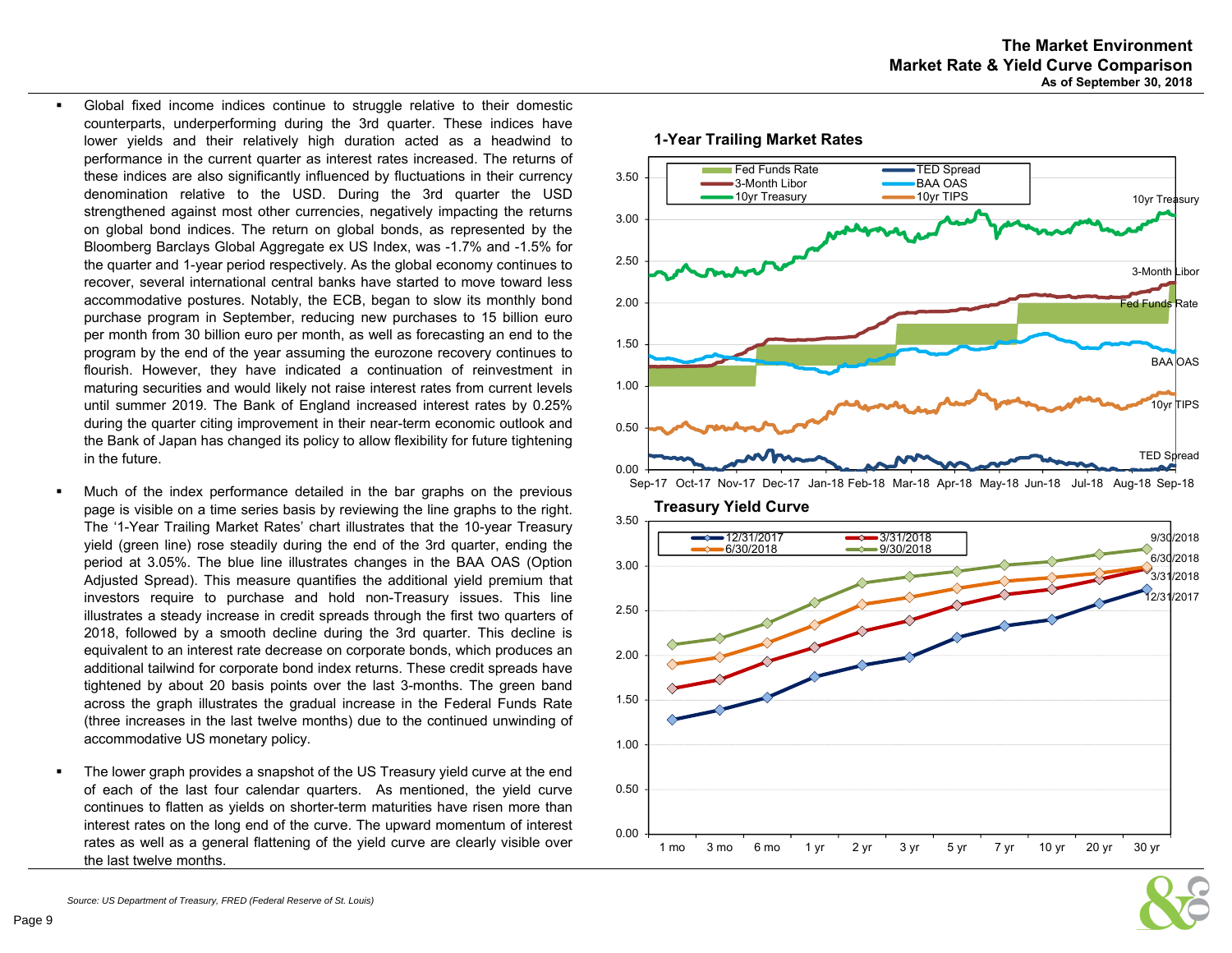Asset Allocation Summary Total Fund As of September 30, 2018



| <b>Allocation</b>      |                     |                   | <b>Allocation</b>      |                     |                   |
|------------------------|---------------------|-------------------|------------------------|---------------------|-------------------|
| Segments               | <b>Market Value</b> | <b>Allocation</b> | Segments               | <b>Market Value</b> | <b>Allocation</b> |
| Global Equity          | 700,620             | 24.4              | Global Equity          | 709,755             | 24.5              |
| Alternative Investment | 680,632             | 23.7              | Alternative Investment | 671.473             | 23.2              |
| Cash Equivalent        | 177,983             | 6.2               | Cash Equivalent        | 175,051             | 6.0               |
| Balanced               | 1,310,571           | 45.7              | Balanced               | 1,342,002           | 46.3              |

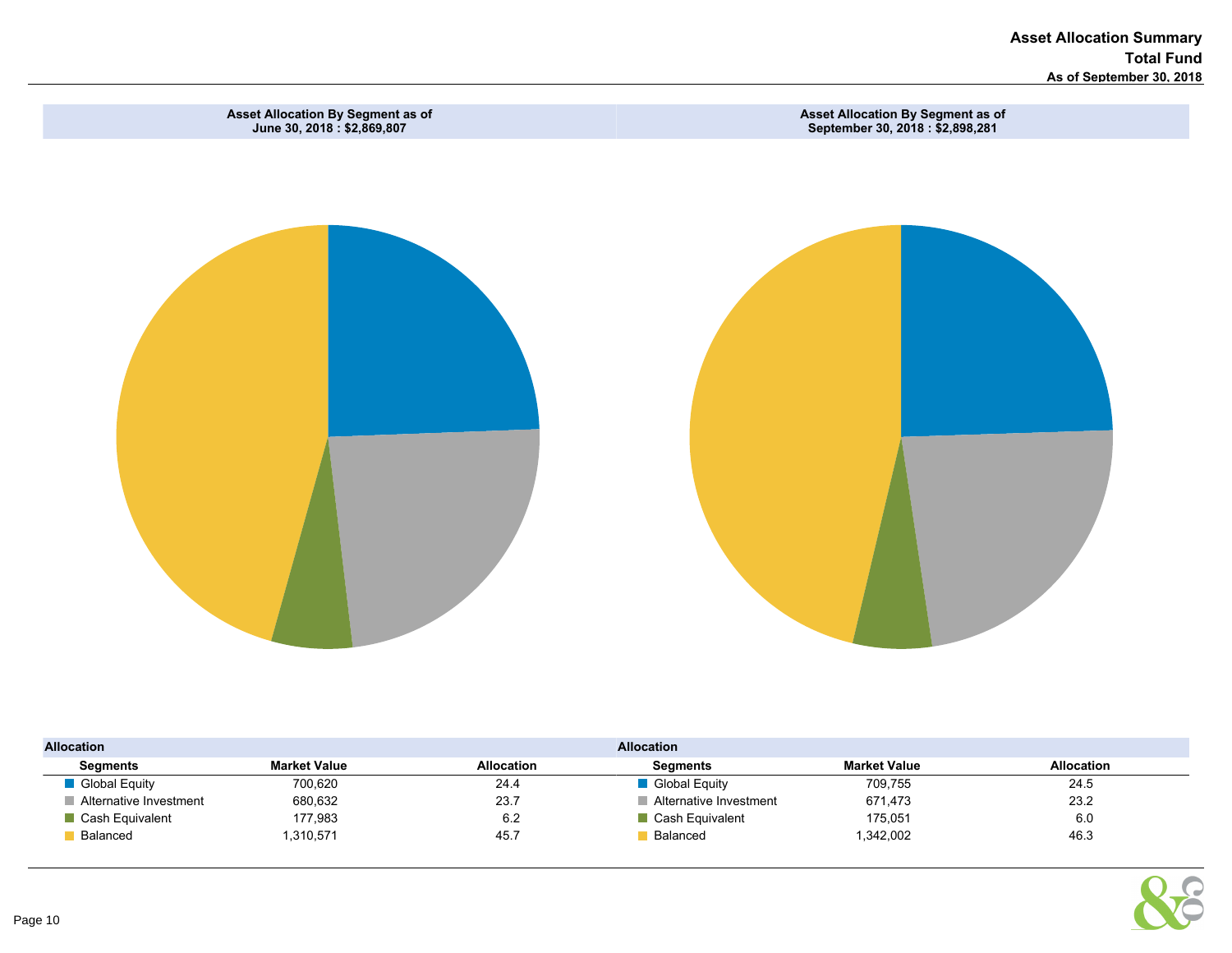Asset Allocation Summary Total Fund As of September 30, 2018



| <b>Allocation</b>                       |                     |            | <b>Allocation</b>                       |                     |                   |  |  |  |  |  |  |
|-----------------------------------------|---------------------|------------|-----------------------------------------|---------------------|-------------------|--|--|--|--|--|--|
|                                         | <b>Market Value</b> | Allocation |                                         | <b>Market Value</b> | <b>Allocation</b> |  |  |  |  |  |  |
| $\blacksquare$ FPA Cresent Fund (FPACX) | 705.938             | 24.6       | $\blacksquare$ FPA Cresent Fund (FPACX) | 735.205             | 25.4              |  |  |  |  |  |  |
| First Eagle Global Fund (SGENX)         | 700.620             | 24.4       | First Eagle Global Fund (SGENX)         | 709,755             | 24.5              |  |  |  |  |  |  |
| PIMCO All Assets (PAUAX)                | 680.632             | 23.7       | PIMCO All Assets (PAUAX)                | 671.473             | 23.2              |  |  |  |  |  |  |
| Wells Fargo Absolute (WARAX)            | 604.633             | 21.1       | Wells Fargo Absolute (WARAX)            | 606.796             | 20.9              |  |  |  |  |  |  |
| Cash Equivalent                         | 177.983             | 6.2        | Cash Equivalent                         | 175.051             | 6.0               |  |  |  |  |  |  |

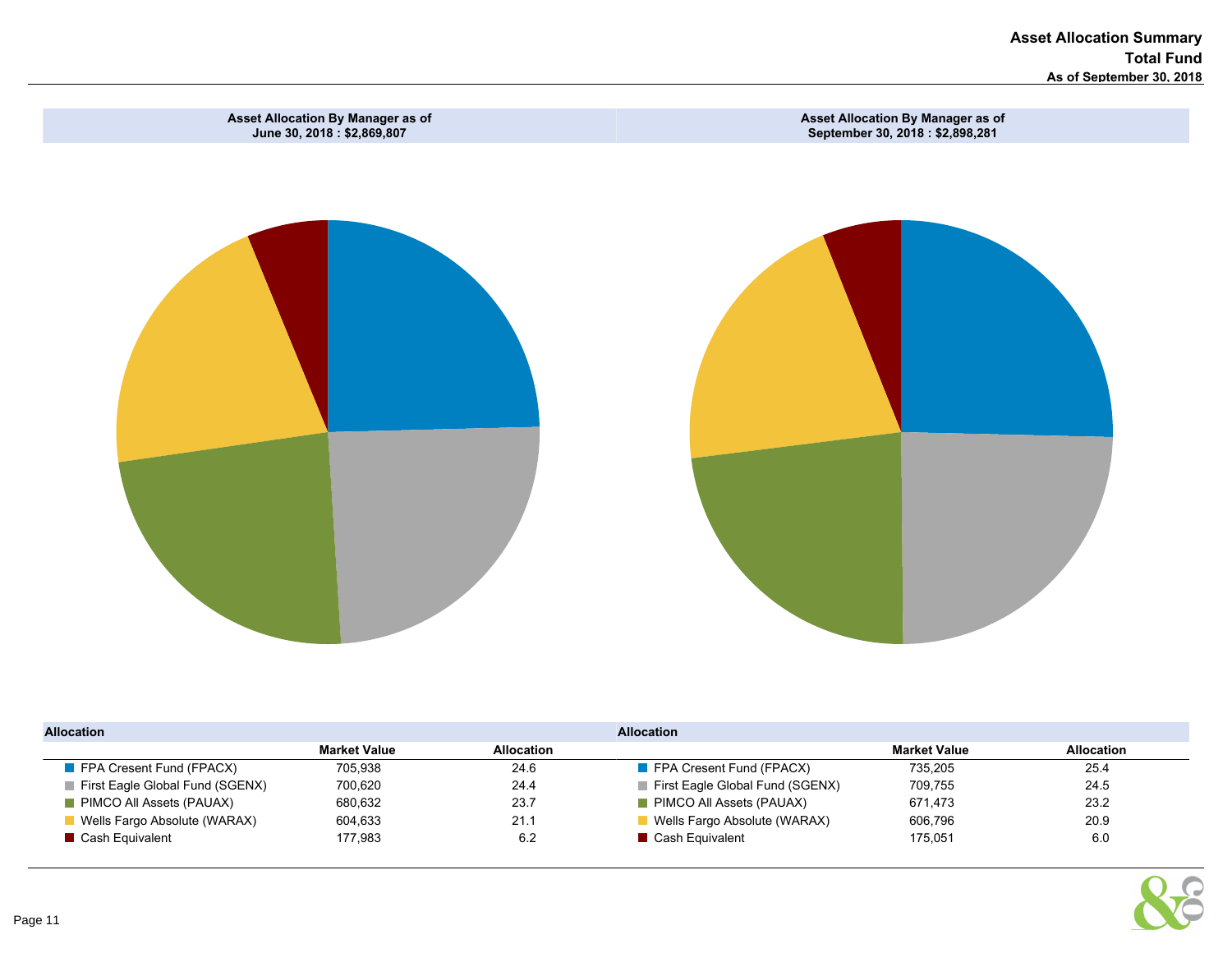# Performance At-A-Glance Total Fund As of September 30, 2018

| <b>Gain/Loss Summary</b>      |            |           |             |           |           |             |           |                          |
|-------------------------------|------------|-----------|-------------|-----------|-----------|-------------|-----------|--------------------------|
|                               | <b>QTD</b> | YTD       | <b>FYTD</b> | 1 YR      | 3 YR      | <b>5 YR</b> | Inception | Inception<br><b>Date</b> |
| <b>Total Portfolio</b>        |            |           |             |           |           |             |           | 09/25/2009               |
| <b>Beginning Market Value</b> | 2,869,807  | 2,769,132 | 2,869,807   | 2,688,682 | 2,169,694 | 2,115,536   | 1,347,133 |                          |
| <b>Net Contributions</b>      | $-3.750$   | 145.503   | $-3.750$    | 155.170   | 245.170   | 394.844     | 845.426   |                          |
| ROI (Income + Gain/Loss)      | 32.224     | $-16.354$ | 32.224      | 54.429    | 483.418   | 387.901     | 705.722   |                          |
| <b>Ending Market Value</b>    | 2,898,281  | 2,898,281 | 2,898,281   | 2,898,281 | 2,898,281 | 2,898,281   | 2,898,281 |                          |

# Comparative Performance



# Page 12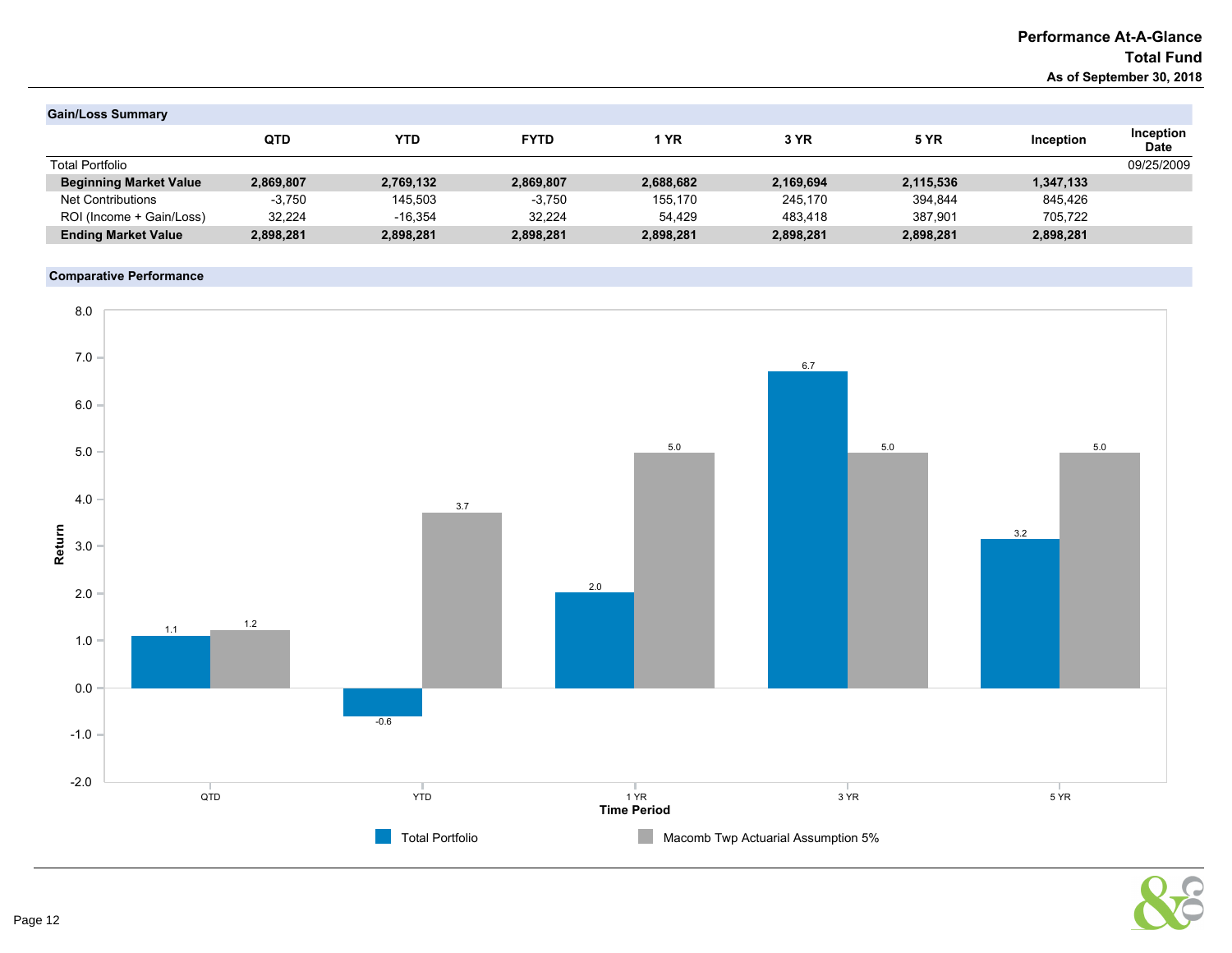# **Comparative Performance**

 **Trailing Periods**

**As of September 30, 2018**

| <b>Comparative Performance</b>            |         |      |         |            |         |      |       |      |             |      |       |             |       |              |       |           |                          |
|-------------------------------------------|---------|------|---------|------------|---------|------|-------|------|-------------|------|-------|-------------|-------|--------------|-------|-----------|--------------------------|
|                                           | QTR     |      |         | <b>YTD</b> |         | 1 YR | 3 YR  |      | <b>5 YR</b> |      |       | <b>8 YR</b> |       | <b>10 YR</b> |       | Inception | Inception<br><b>Date</b> |
|                                           |         |      |         |            |         |      |       |      |             |      |       |             |       |              |       |           |                          |
| <b>Total Portfolio</b>                    | 1.12    | (98) | $-0.60$ | (100)      | 2.01    | (99) | 6.71  | (97) | 3.16        | (99) | 2.98  | (100)       |       |              | 3.73  | (100)     | 09/01/2009               |
| <b>Macomb Twp Actuarial Assumption 5%</b> | 1.23    | (98) | 3.73    | (67)       | 5.00    | (94) | 5.00  | (98) | 5.00        | (97) | 5.00  | (99)        | 5.00  | (100)        | 5.00  | (99)      |                          |
| All Public Plans-Total Fund Median        | 3.10    |      | 4.25    |            | 8.13    |      | 9.92  |      | 7.82        |      | 8.61  |             | 8.09  |              | 9.09  |           |                          |
| First Eagle: Global; A (SGENX)            | 1.30    | (63) | $-0.02$ | (67)       | 3.20    | (53) | 9.48  | (17) | 6.07        | (28) | 7.71  | (21)        | 7.92  | (27)         | 11.55 |           | 05/01/1970               |
| <b>MSCI World Index</b>                   | 5.10    | (6)  | 5.89    | (10)       | 11.84   | (6)  | 14.18 | (3)  | 9.89        | (2)  | 10.85 | (2)         | 9.18  | (16)         | 10.00 |           |                          |
| IM Flexible Portfolio (MF) Median         | 1.74    |      | 0.85    |            | 3.38    |      | 6.98  |      | 5.04        |      | 5.90  |             | 6.31  |              |       |           |                          |
| WellsFargo: Abs Ret; A (WARAX)            | 0.36    | (58) | $-1.49$ | (67)       | 0.97    | (69) | 4.71  | (62) | 2.27        | (62) |       |             |       |              | 3.16  | (50)      | 04/01/2012               |
| <b>MSCI AC World Index (Net)</b>          | 4.28    | (2)  | 3.83    | (8)        | 9.77    | (5)  | 13.40 | (1)  | 8.67        | (1)  | 9.24  | (1)         | 8.19  | (2)          | 9.46  | (1)       |                          |
| IM Alternative Global Macro (MF) Median   | 0.46    |      | $-0.59$ |            | 2.20    |      | 5.81  |      | 2.90        |      | 3.81  |             | 4.78  |              | 3.13  |           |                          |
| FPA Crescent (FPACX)                      | 4.14    | (14) | 3.45    | (20)       | 6.46    | (24) | 8.98  | (21) | 6.96        | (15) | 8.63  | (12)        | 8.20  | (23)         | 10.20 | (13)      | 07/01/1993               |
| 60% S&P 500 / 40% BC Aggregate            | 4.63    | (9)  | 5.61    | (11)       | 9.99    | (9)  | 10.74 | (11) | 9.20        | (4)  | 9.92  | (5)         | 9.01  | (17)         | 8.26  | (32)      |                          |
| IM Flexible Portfolio (MF) Median         | 1.74    |      | 0.85    |            | 3.38    |      | 6.98  |      | 5.04        |      | 5.90  |             | 6.31  |              | 7.20  |           |                          |
| PIMCO: All Ast Ath; A (PAUAX)             | $-1.35$ | (92) | $-4.65$ | (96)       | $-2.78$ | (88) | 5.86  | (49) | 0.38        | (86) | 1.76  | (82)        | 3.89  | (60)         | 3.71  | (68)      | 08/01/2005               |
| <b>S&amp;P 500 Index</b>                  | 7.71    | (2)  | 10.56   | (1)        | 17.91   | (1)  | 17.31 | (1)  | 13.95       | (1)  | 14.81 | (1)         | 11.97 | (1)          | 9.01  | (1)       |                          |
| CPI Plus 6.5%                             | 2.05    | (26) | 6.56    | (4)        | 8.92    | (7)  | 8.63  | (6)  | 8.13        | (1)  | 8.43  | (1)         | 8.01  | (2)          | 8.60  | (1)       |                          |
| IM Alternative Global Macro (MF) Median   | 0.46    |      | $-0.59$ |            | 2.20    |      | 5.81  |      | 2.90        |      | 3.81  |             | 4.78  |              | 4.24  |           |                          |

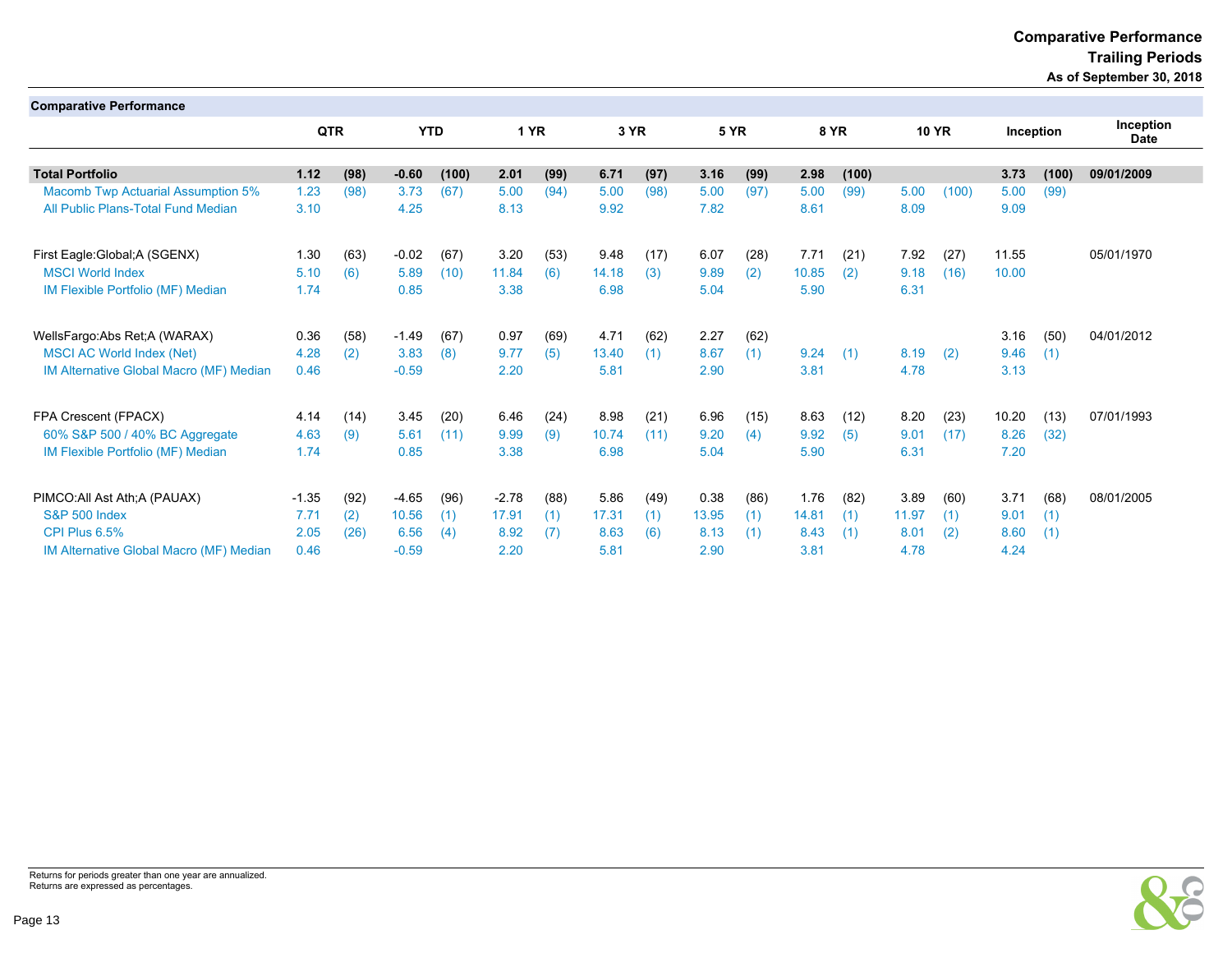Comparative Performance

Calendar Years

As of September 30, 2018

| <b>Comparative Performance</b>            |       |      |       |      |          |       |         |       |         |      |
|-------------------------------------------|-------|------|-------|------|----------|-------|---------|-------|---------|------|
|                                           | 2017  |      | 2016  |      |          | 2015  |         | 2014  | 2013    |      |
|                                           |       |      |       |      |          |       |         |       |         |      |
| <b>Total Portfolio</b>                    | 12.39 | (91) | 7.18  | (54) | $-5.84$  | (100) | 1.04    | (100) | 6.19    | (98) |
| <b>Macomb Twp Actuarial Assumption 5%</b> | 5.00  | (99) | 5.00  | (93) | 5.00     | (1)   | 5.00    | (85)  | 5.00    | (99) |
| All Public Plans-Total Fund Median        | 15.41 |      | 7.31  |      | 0.06     |       | 6.76    |       | 16.99   |      |
| First Eagle: Global; A (SGENX)            | 13.48 | (38) | 10.65 | (14) | $-0.93$  | (24)  | 2.94    | (57)  | 15.49   | (34) |
| <b>MSCI World Index</b>                   | 23.07 | (2)  | 8.15  | (36) | $-0.32$  | (18)  | 5.50    | (29)  | 27.37   | (7)  |
| IM Flexible Portfolio (MF) Median         | 12.03 |      | 6.40  |      | $-3.36$  |       | 3.50    |       | 11.03   |      |
| WellsFargo:Abs Ret;A (WARAX)              | 12.12 | (44) | 2.65  | (69) | $-4.91$  | (51)  | 0.44    | (63)  | 9.65    | (27) |
| <b>MSCI AC World Index (Net)</b>          | 23.97 | (2)  | 7.86  | (32) | $-2.36$  | (34)  | 4.16    | (22)  | 22.80   | (4)  |
| IM Alternative Global Macro (MF) Median   | 11.10 |      | 4.39  |      | $-4.91$  |       | 1.57    |       | 1.43    |      |
| FPA Crescent (FPACX)                      | 10.39 | (65) | 10.25 | (17) | $-2.06$  | (34)  | 6.64    | (22)  | 21.95   | (12) |
| 60% S&P 500 / 40% BC Aggregate            | 14.26 | (31) | 8.21  | (35) | 1.20     | (11)  | 10.56   | (9)   | 17.73   | (24) |
| IM Flexible Portfolio (MF) Median         | 12.03 |      | 6.40  |      | $-3.36$  |       | 3.50    |       | 11.03   |      |
| PIMCO: All Ast Ath: A (PAUAX)             | 11.57 | (46) | 13.21 | (8)  | $-12.15$ | (92)  | $-2.72$ | (81)  | $-5.96$ | (93) |
| <b>S&amp;P 500 Index</b>                  | 21.83 | (4)  | 11.96 | (14) | 1.38     | (11)  | 13.69   | (1)   | 32.39   | (1)  |
| CPI Plus 6.5%                             | 8.75  | (59) | 8.72  | (29) | 7.20     | (2)   | 7.20    | (8)   | 8.11    | (29) |
| IM Alternative Global Macro (MF) Median   | 11.10 |      | 4.39  |      | $-4.91$  |       | 1.57    |       | 1.43    |      |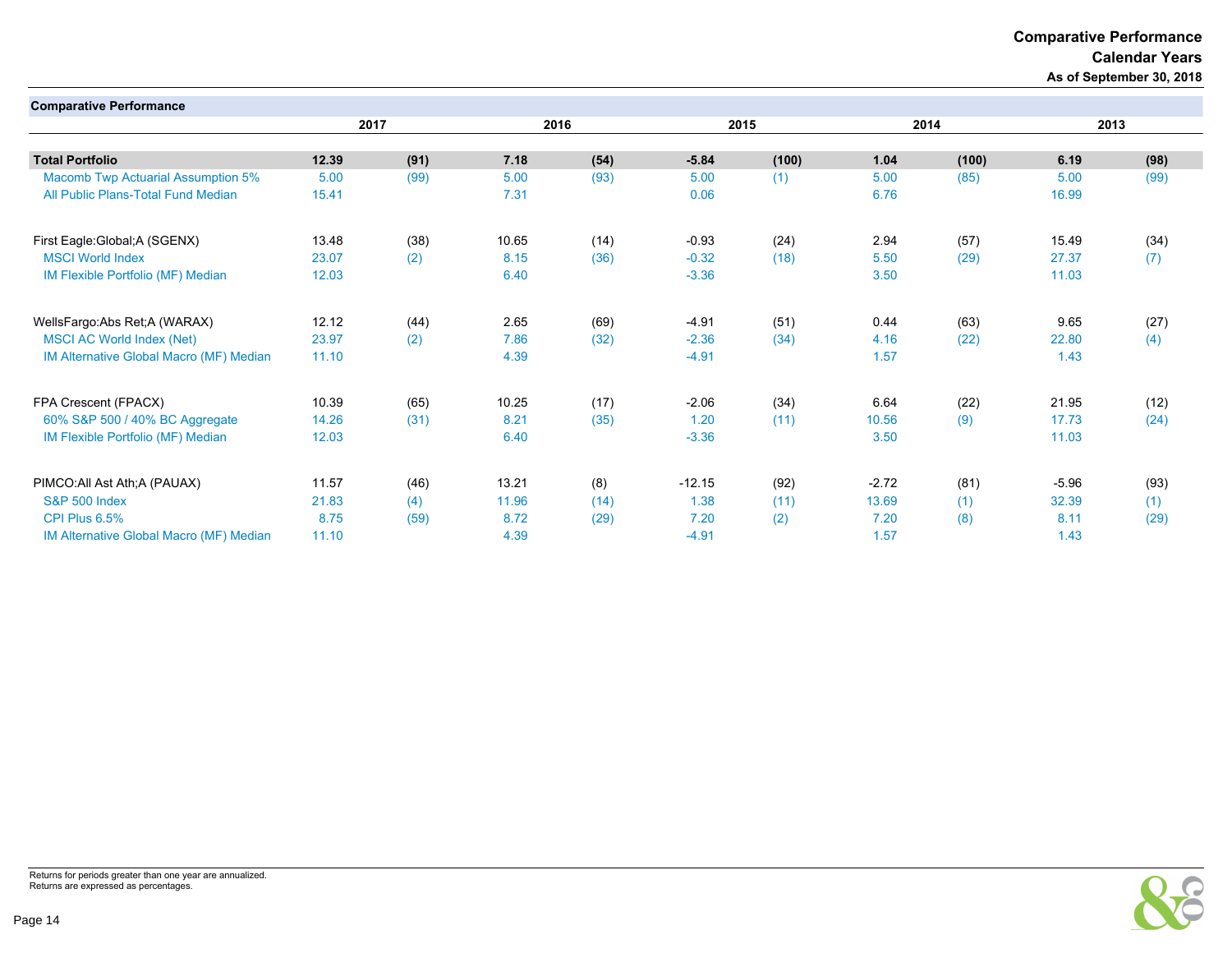

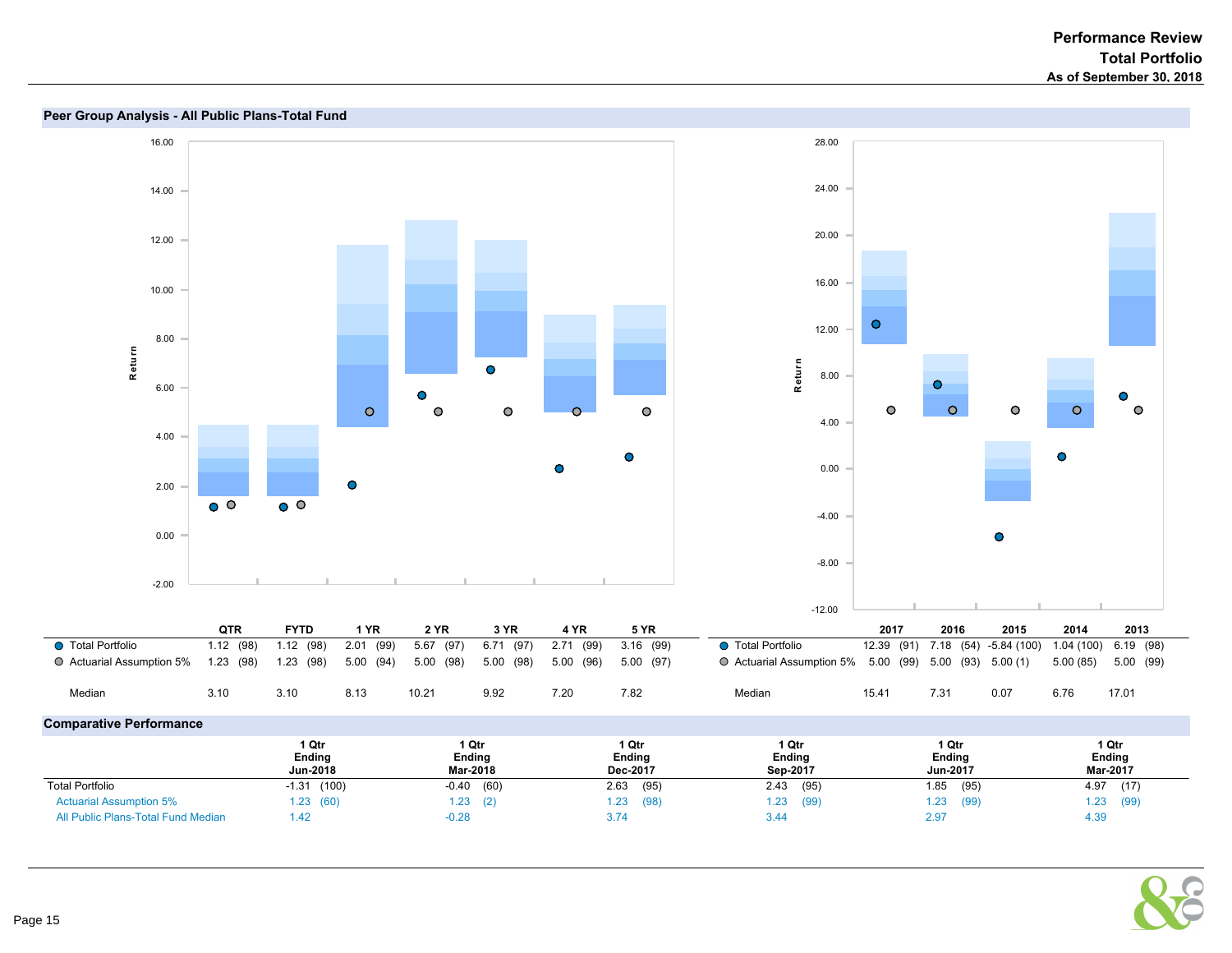$\bullet$ 





0.0 25.0

50.0

Return Percentile Rank eturn Percentile R ank

75.0

100.0



Total Period 5-25 Count 25-Median Count Median-75 Count 75-95 Count Total Portfolio 20 0 (0%) 0 (0%) 0 (0%) 20 (100%) Actuarial Assumption 5% 20 0 (0%) 1 (5%) 2 (10%) 17 (85%)

 $\circ$ 

12/13 6/14 12/14 6/15 12/15 6/16 12/16 6/17 12/17 9/18

 $\overline{O}$ 

 $\circ$  $\overline{O}$ 

# Peer Group Scattergram - 3 Years



# Peer Group Scattergram - 5 Years



|                           | Return | <b>Standard</b><br><b>Deviation</b> |                           | Return | <b>Standard</b><br><b>Deviation</b> |
|---------------------------|--------|-------------------------------------|---------------------------|--------|-------------------------------------|
| ● Total Portfolio         | b.7    | 5.91                                | Total Portfolio           | 3.16   | 6.26                                |
| ○ Actuarial Assumption 5% | 5.00   | 0.00                                | ○ Actuarial Assumption 5% | 5.00   | 0.00                                |
| Median                    | 9.94   | 5.58                                | - Median                  | 7.80   | 5.92                                |

#### Historical Statistics - 3 Years

|                                | <b>Tracking</b><br>Error | Up<br><b>Market</b><br>Capture | Down<br><b>Market</b><br>Capture | Alpha | Information<br>Ratio | Sharpe<br>Ratio | <b>Beta</b> | <b>Downside</b><br>Risk |
|--------------------------------|--------------------------|--------------------------------|----------------------------------|-------|----------------------|-----------------|-------------|-------------------------|
| <b>Total Portfolio</b>         | 5.91                     | 136.79                         | N/A                              | N/A   | 0.30                 | 0.99            | N/A         | 2.88                    |
| <b>Actuarial Assumption 5%</b> | 0.00                     | 00.00                          | wr                               | N≀H   | N/A                  | 21.23           | N/F         | 0.00                    |

#### Historical Statistics - 5 Years

|                                | <b>Tracking</b><br>Error | Up<br><b>Market</b><br>Capture | Down<br><b>Market</b><br>Capture | Alpha | <b>Information</b><br>Ratio | <b>Sharpe</b><br>Ratio | <b>Beta</b> | <b>Downside</b><br><b>Risk</b> |
|--------------------------------|--------------------------|--------------------------------|----------------------------------|-------|-----------------------------|------------------------|-------------|--------------------------------|
| <b>Total Portfolio</b>         | 6.26                     | 67.63                          | N/A                              | N/A   | $-0.25$                     | 0.45                   | N/A         | 4.01                           |
| <b>Actuarial Assumption 5%</b> | 0.00                     | 100.00                         | N/A                              | N/A   | N/A                         | 23.82                  | N/A         | 0.00                           |

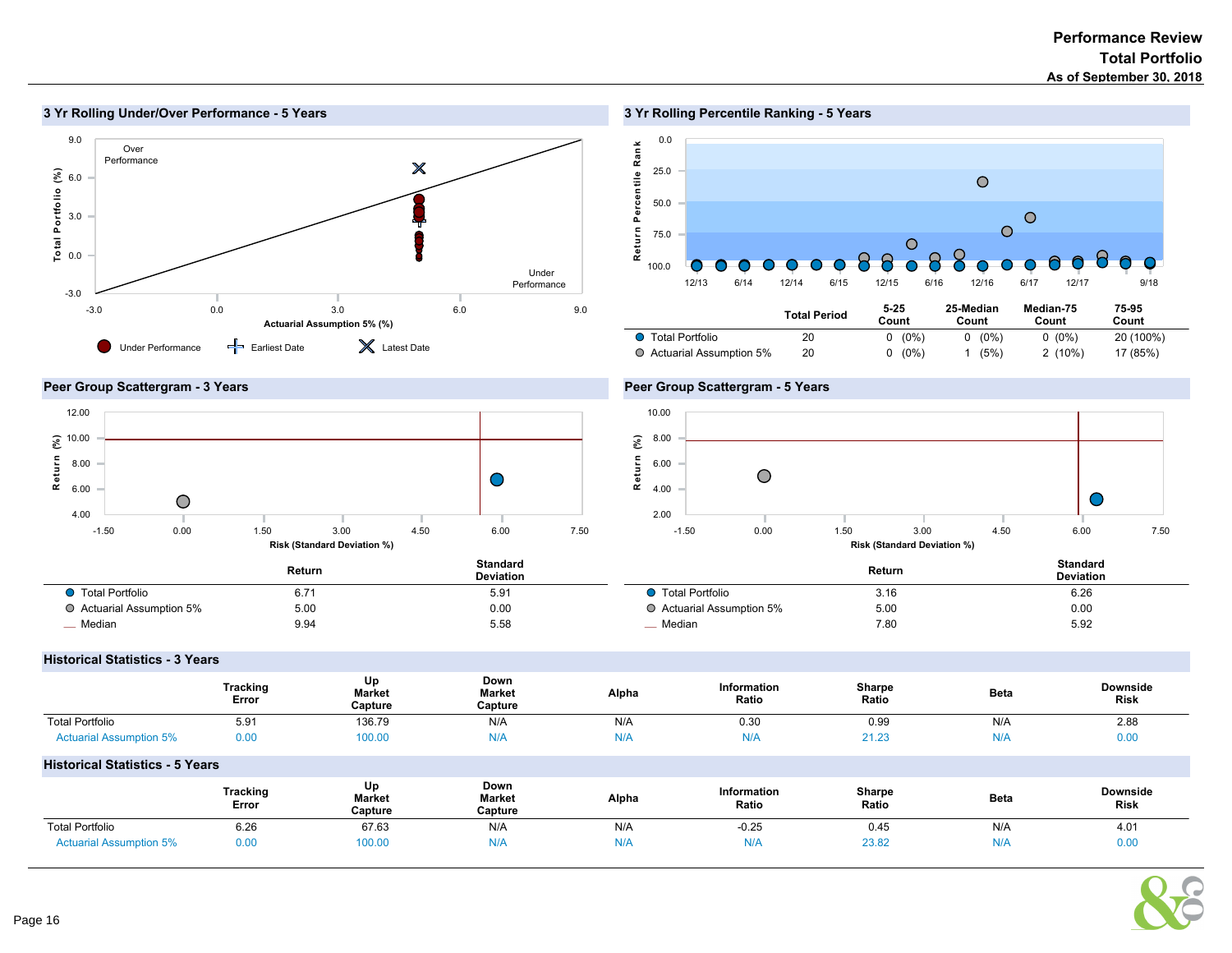|  | Fund Information |  |
|--|------------------|--|
|--|------------------|--|

| Fund Name :             | First Eagle Funds: First Eagle Global Fund; Class A Shares | Portfolio Assets:  | \$55,673 Million       |
|-------------------------|------------------------------------------------------------|--------------------|------------------------|
| Fund Family :           | <b>First Eagle Funds</b>                                   | Portfolio Manager: | McLennan/Bro           |
| Ticker :                | <b>SGENX</b>                                               | PM Tenure :        | 2008--2011             |
| Inception Date:         | 04/28/1970                                                 | Fund Style :       | <b>IM Flexible Por</b> |
| Fund Assets :           | \$13.481 Million                                           | Style Benchmark:   | 60 MSCI World          |
| Portfolio Turnover: 10% |                                                            |                    |                        |
|                         |                                                            |                    |                        |

Inager : McLennan/Brooker IM Flexible Portfolio (MF) Imark : 60 MSCI World/40 FTSE World

#### Fund Investment Policy

The Fund seeks long-term growth of capital. The majority of the funds assets will be invested in U.S. and foreign common stocks but it may also invest in fixed income, gold and futures contracts related to precious metals. The Fund has the flexibility to respond promptly to changes in market and economic conditions.



| Top Ten Securities As of 04/30/2018 |         |  |
|-------------------------------------|---------|--|
| Oracle Corp ORD                     | $2.2\%$ |  |
| Fanuc Corp ORD                      | 1.6%    |  |
| Exxon Mobil Corp ORD                | 1.6%    |  |
| American Express Co ORD             | 1.6%    |  |
| Weyerhaeuser Co ORD                 | 1.6%    |  |
| Schlumberger NV ORD                 | 1.6%    |  |
| <b>KDDI Corp ORD</b>                | 1.5%    |  |
| Microsoft Corp ORD                  | 1.5%    |  |
| Omnicom Group Inc ORD               | $1.3\%$ |  |
| Bank of New York Mellon Corp ORD    | 1.3%    |  |
|                                     |         |  |



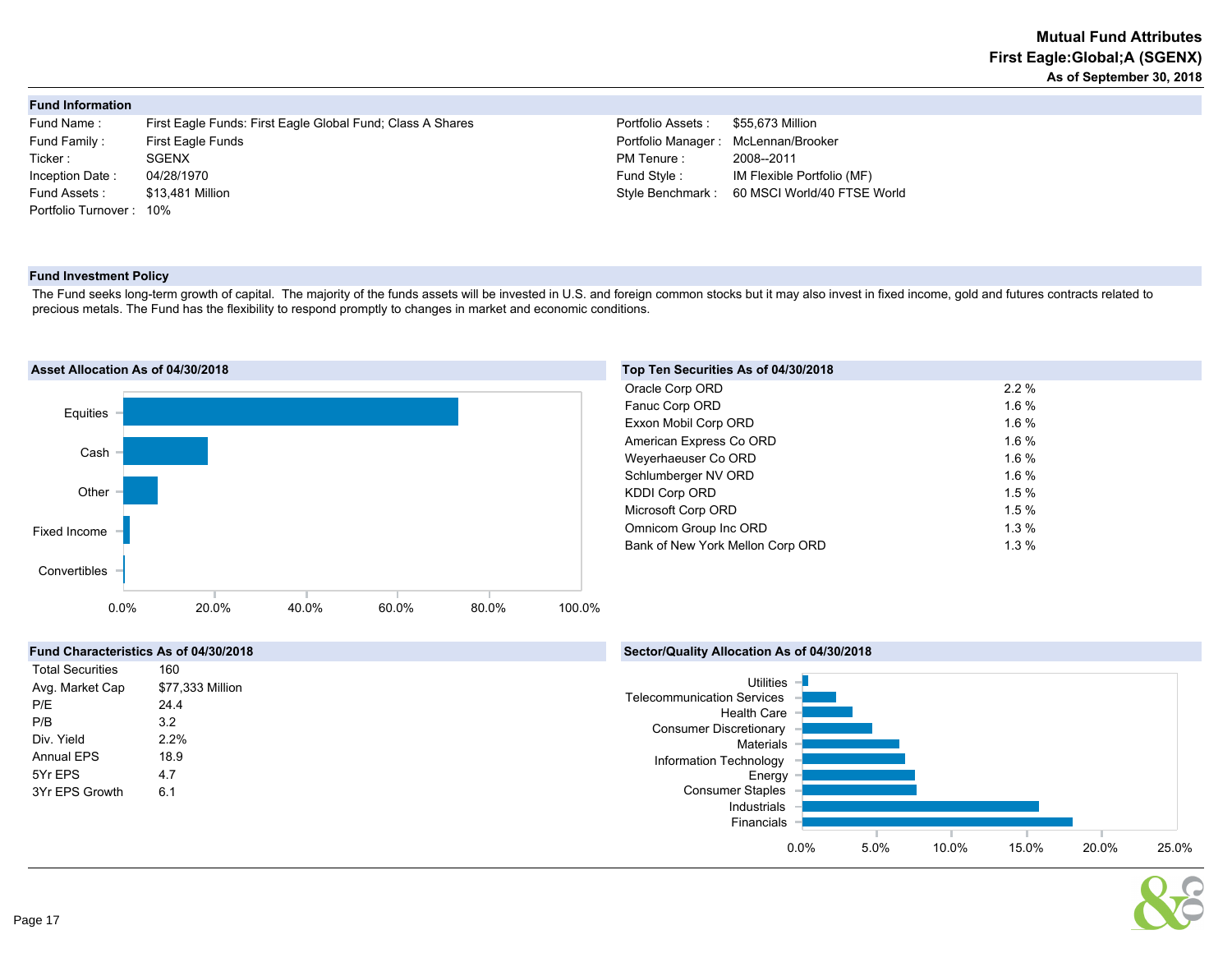#### Peer Group Analysis - IM Flexible Portfolio (MF) 20.00 44.00 38.00 17.00  $\bullet$ 32.00  $\bullet$ 14.00  $\bullet$ 26.00  $\bullet$  $\bullet$ 11.00  $\bullet$  $\bullet$ 20.00  $\bullet$ 8.00  $\bullet$ R eturn 14.00  $\bullet$  $\bullet$ R eturn  $\bullet$  $\bullet$  $\bullet$  $\bullet$  $\bullet$ 5.00  $\bullet$ 8.00  $\bullet$  $\bullet$  $\bullet$ 2.00 2.00  $\bullet$  $\bullet$  $\circ$   $\circ$ -4.00 -1.00 -10.00 -4.00 -16.00 -7.00 -22.00 QTR FYTD 1 YR 2 YR 3 YR 4 YR 5 YR 2017 2016 2015 2014 2013 ● First Eagle (SGENX) 1.30 (63) 1.30 (63) 3.20 (53) 6.36 (48) 9.48 (17) 5.63 (24) 6.07 (28)<br>● MSCI World Index 5.10 (6) 5.10 (6) 11.84 (6) 15.28 (3) 14.18 (3) 9.18 (3) 9.89 (2) First Eagle (SGENX) 13.48 (38) 10.65 (14) -0.93 (24) 2.94 (57) 15.49 (34) MSCI World Index 5.10 (6) 5.10 (6) 11.84 (6) 15.28 (3) 14.18 (3) 9.18 (3) 9.89 (2) MSCI World Index 23.07 (2) 8.15 (36) -0.32 (18) 5.50 (29) 27.37 (7) Median 1.74 1.74 3.38 6.26 6.98 4.01 5.04 Median 12.03 6.40 -3.36 3.50 11.03 Comparative Performance

|                                   | 1 Qtr    | ∣ Qtr         | 1 Qtr       | 1 Qtr         | 1 Qtr       | 1 Qtr           |
|-----------------------------------|----------|---------------|-------------|---------------|-------------|-----------------|
|                                   | Ending   | <b>Ending</b> | Ending      | <b>Ending</b> | Ending      | Ending          |
|                                   | Jun-2018 | Mar-2018      | Dec-2017    | Sep-2017      | Jun-2017    | <b>Mar-2017</b> |
| First Eagle (SGENX)               | (58)     | (55)          | (40)        | 2.72          | (77)        | (11)            |
|                                   | $-0.15$  | $-1.15$       | 3.21        | (54)          | 1.54        | 5.42            |
| <b>MSCI World Index</b>           | 1.93(19) | $-1.15$ (55)  | 5.62<br>(5) | 4.96<br>(5)   | 4.22<br>(6) | 6.53<br>(4)     |
| IM Flexible Portfolio (MF) Median | 0.26     | $-1.05$       | 2.75        | 2.80          | 2.31        | 3.82            |

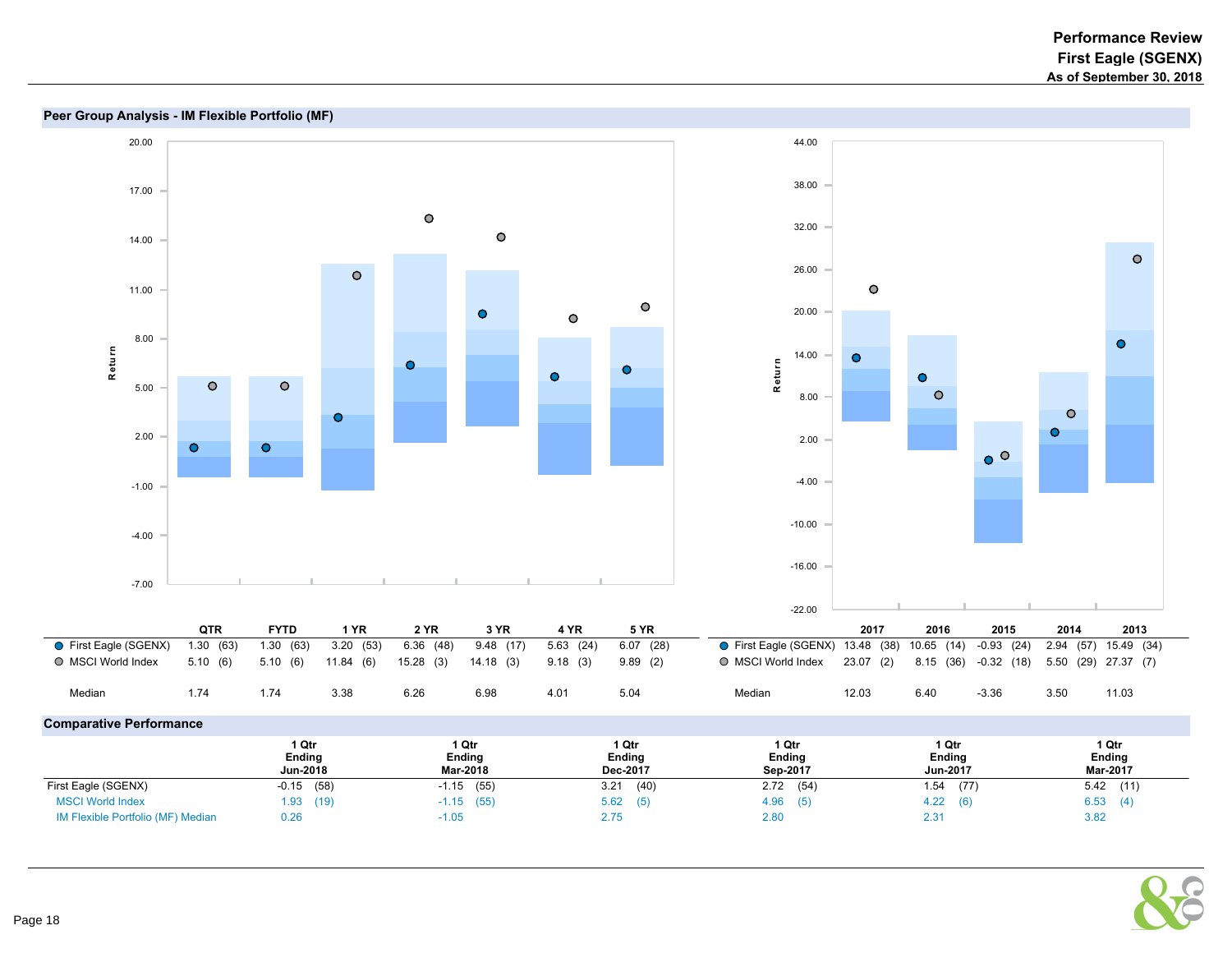

# 3 Yr Rolling Percentile Ranking - 5 Years



|                       |    | COUNT     | COUNT     | Count    | COUNT    |  |
|-----------------------|----|-----------|-----------|----------|----------|--|
| ● First Eagle (SGENX) |    | 12 (60%)  | $8(40\%)$ | $0(0\%)$ | $0(0\%)$ |  |
| O MSCI World Index    | 20 | 20 (100%) | $0(0\%)$  | $0(0\%)$ | $0(0\%)$ |  |

# Peer Group Scattergram - 3 Years



# Peer Group Scattergram - 5 Years



|                       | Return | Standard<br><b>Deviation</b> |                     | Return         | <b>Standard</b><br><b>Deviation</b> |
|-----------------------|--------|------------------------------|---------------------|----------------|-------------------------------------|
| ● First Eagle (SGENX) | 9.48   | 7.13                         | First Eagle (SGENX) | 6.07<br>$\sim$ | 7.07                                |
| O MSCI World Index    | 14.18  | 9.02                         | O MSCI World Index  | 9.89           | 9.54                                |
| _ Median              | 6.98   | 6.12                         | _ Median            | 5.04           | 6.60                                |

# Historical Statistics - 3 Years

|                                        | <b>Tracking</b><br>Error | Up<br>Market<br>Capture | Down<br>Market<br>Capture | Alpha   | Information<br>Ratio | Sharpe<br>Ratio | <b>Beta</b> | Downside<br><b>Risk</b> |
|----------------------------------------|--------------------------|-------------------------|---------------------------|---------|----------------------|-----------------|-------------|-------------------------|
| First Eagle (SGENX)                    | 4.06                     | 63.71                   | 53.96                     | $-0.43$ | $-1.08$              | 1.19            | 0.71        | 3.47                    |
| <b>MSCI World Index</b>                | 0.00                     | 100.00                  | 100.00                    | 0.00    | N/A                  | 1.43            | 1.00        | 4.66                    |
| <b>Historical Statistics - 5 Years</b> |                          |                         |                           |         |                      |                 |             |                         |
|                                        | <b>Tracking</b><br>Error | Up<br>Market<br>Capture | Down<br>Market<br>Capture | Alpha   | Information<br>Ratio | Sharpe<br>Ratio | <b>Beta</b> | Downside<br><b>Risk</b> |
| First Eagle (SGENX)                    | 4.40                     | 61.49                   | 60.87                     | $-0.47$ | $-0.86$              | 0.80            | 0.67        | 3.93                    |
| <b>MSCI World Index</b>                | 0.00                     | 100.00                  | 100.00                    | 0.00    | N/A                  | 0.99            | 1.00        | 5.62                    |

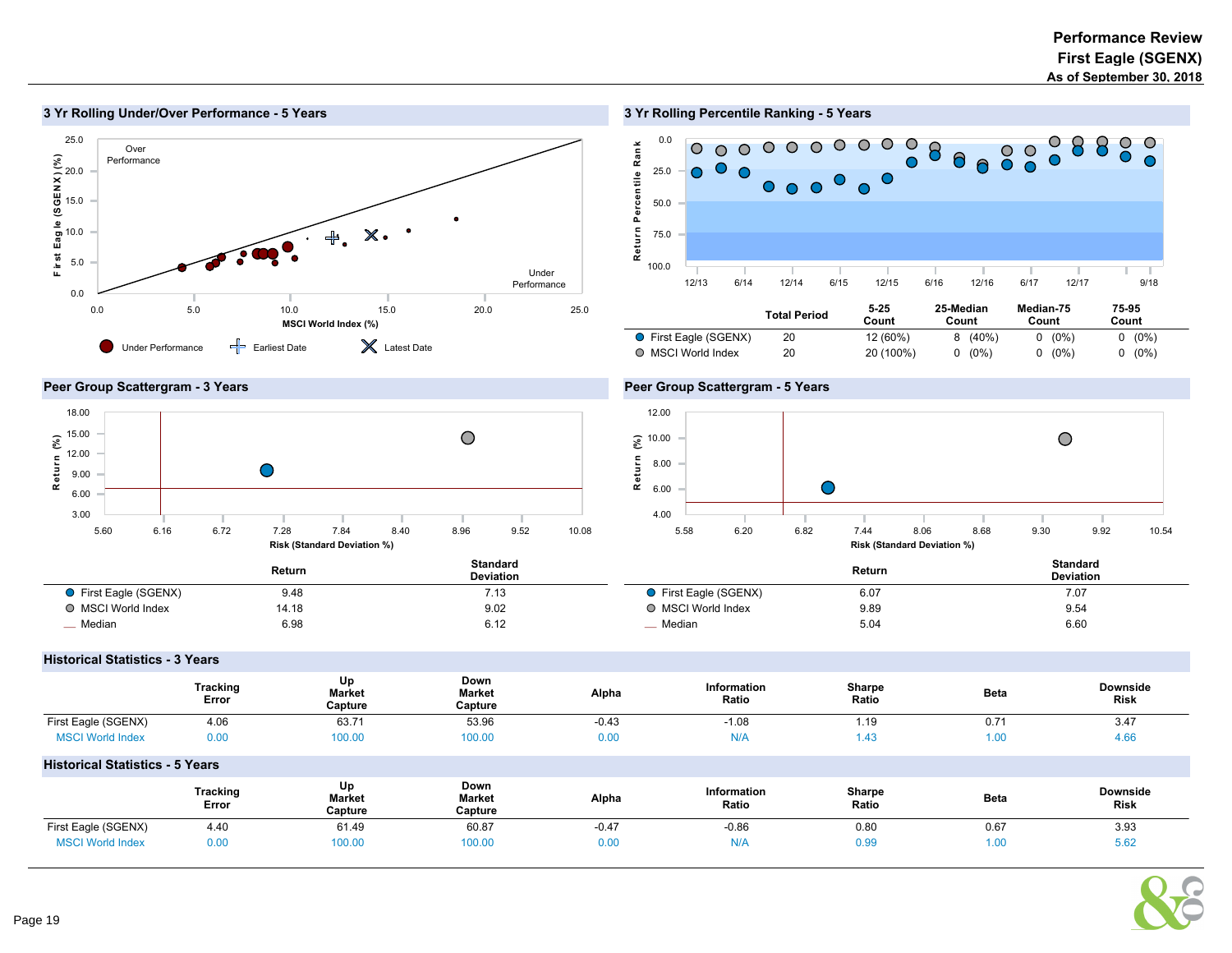| <b>Fund Information</b> |                                                                           |                    |                                  |
|-------------------------|---------------------------------------------------------------------------|--------------------|----------------------------------|
| Fund Name:              | Wells Fargo Funds Trust: Wells Fargo Absolute Return Fund: Class A Shares | Portfolio Assets:  | \$5,333 Million                  |
| Fund Family:            | Wells Fargo Funds Management LLC                                          | Portfolio Manager: | Ben Inker                        |
| Ticker :                | <b>WARAX</b>                                                              | PM Tenure :        | 2012                             |
| Inception Date:         | 03/01/2012                                                                | Fund Style:        | IM Alternative Global Macro (MF) |
| Fund Assets :           | \$484 Million                                                             | Style Benchmark:   | S&P 500 Index                    |
| Portfolio Turnover: 5%  |                                                                           |                    |                                  |
|                         |                                                                           |                    |                                  |

#### Fund Investment Policy

The Fund seeks positive total return. The Fund invests substantially all of its investable assets in the GMO Benchmark-Free Allocation Fund that includes U.S. and foreign fixed income funds and funds with various specialized investment programs.





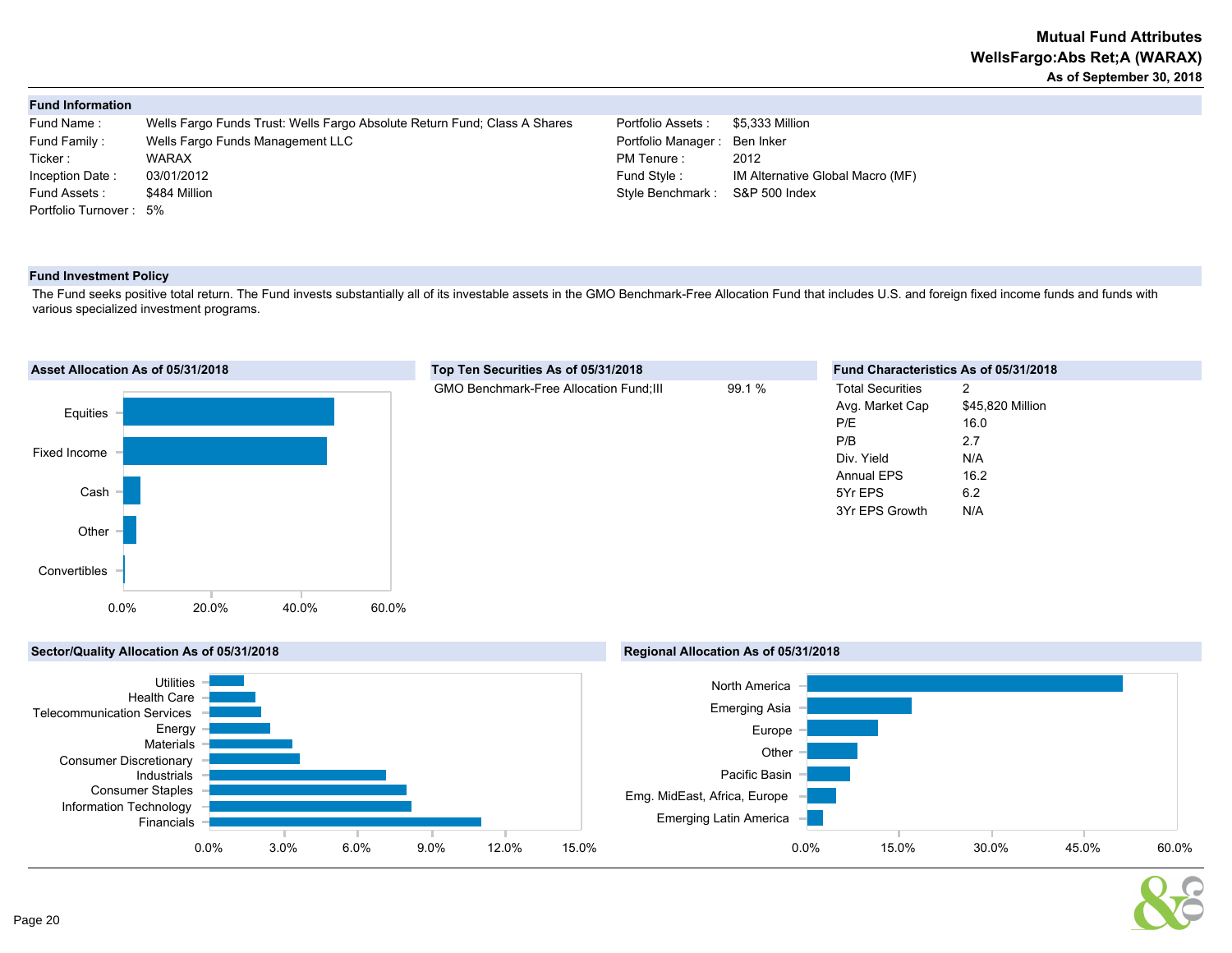



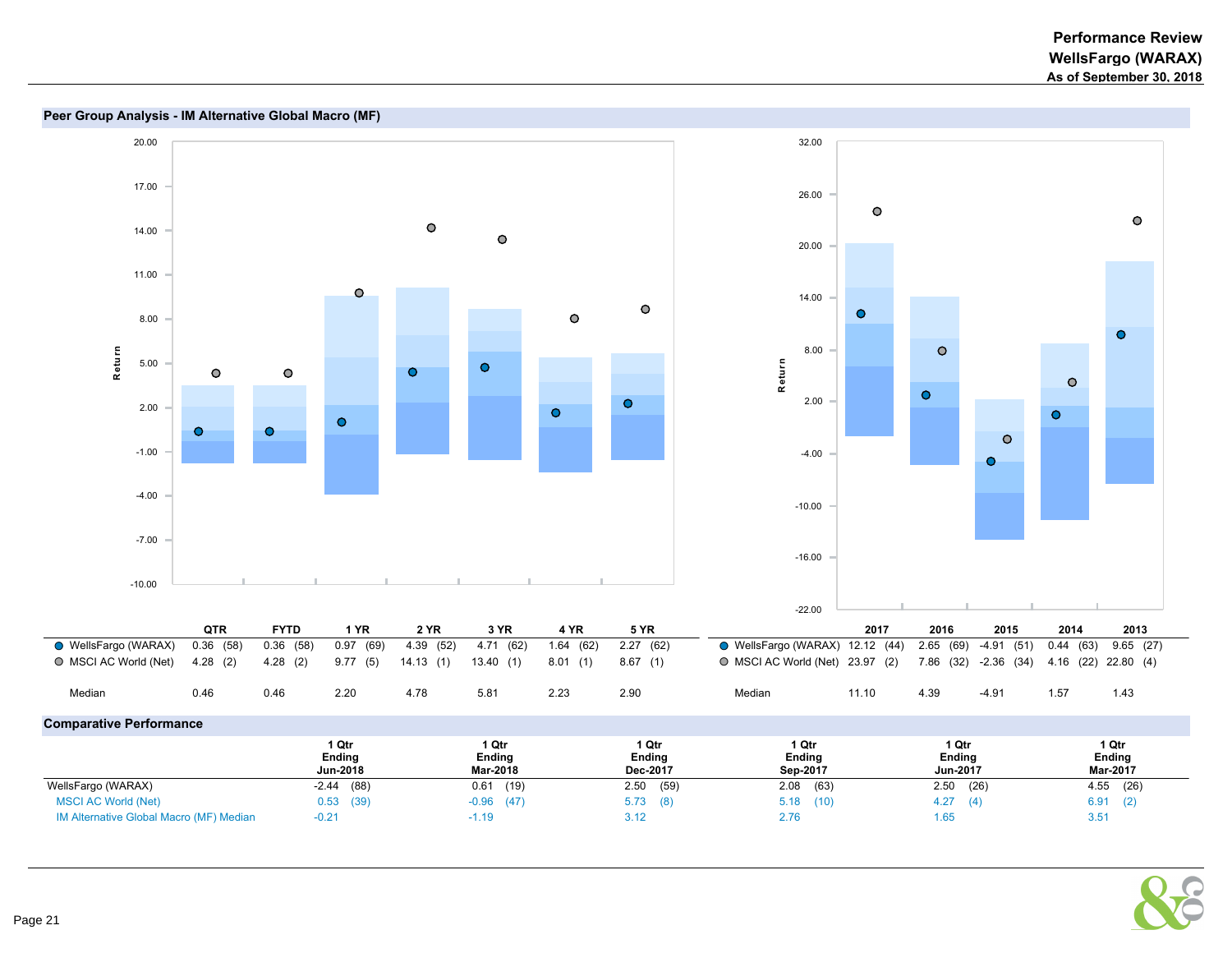

# 3 Yr Rolling Percentile Ranking - 5 Years



#### Peer Group Scattergram - 3 Years



#### Peer Group Scattergram - 5 Years



|                       | Return        | Standard<br><b>Deviation</b> |                       | Return | <b>Standard</b><br><b>Deviation</b> |
|-----------------------|---------------|------------------------------|-----------------------|--------|-------------------------------------|
| ● WellsFargo (WARAX)  |               | 5.34                         | WellsFargo (WARAX)    | 2.27   | 5.67                                |
| ○ MSCI AC World (Net) | 13.40         | 9.24                         | ◯ MSCI AC World (Net) | 8.67   | 9.70                                |
| Median                | $5.8^{\circ}$ | $5.6^{\circ}$                | _ Median              | 2.90   | 5.97                                |

#### Historical Statistics - 3 Years

|                            | <b>Tracking</b><br>Error | Up<br><b>Market</b><br>Capture | Down<br><b>Market</b><br>Capture | Alpha   | Information<br>Ratio | Sharpe<br>Ratio | <b>Beta</b>           | <b>Downside</b><br><b>Risk</b> |
|----------------------------|--------------------------|--------------------------------|----------------------------------|---------|----------------------|-----------------|-----------------------|--------------------------------|
| WellsFargo (WARAX)         | 4.98                     | 42.54                          | 55.56                            | $-2.04$ | 67<br>$-1.01$        | 0.74            | $\sim$ $\sim$<br>0.52 | 3.01<br>$\sim$                 |
| <b>MSCI AC World (Net)</b> | 0.00                     | 100.00                         | 100.00                           | 0.00    | N/A                  | 1.33            | 0.00                  | T.I                            |

#### Historical Statistics - 5 Years

|                            | <b>Tracking</b><br>Error | Up<br><b>Market</b><br>Capture | Down<br>Market<br>Capture | Alpha                         | <b>Information</b><br>Ratio | Sharpe<br>Ratio<br>. | <b>Beta</b> | <b>Downside</b><br><b>Risk</b> |
|----------------------------|--------------------------|--------------------------------|---------------------------|-------------------------------|-----------------------------|----------------------|-------------|--------------------------------|
| WellsFargo (WARAX)         | 5.10                     | 44.03                          | 60.35                     | $-2.26$                       | 1.26                        | 0.34                 | 0.53        | 3.72                           |
| <b>MSCI AC World (Net)</b> | 0.00                     | 100.00                         | 100.00                    | $\overline{2}$<br><b>U.UG</b> | $\mathbf{N}$                | 0.86                 | UU          |                                |

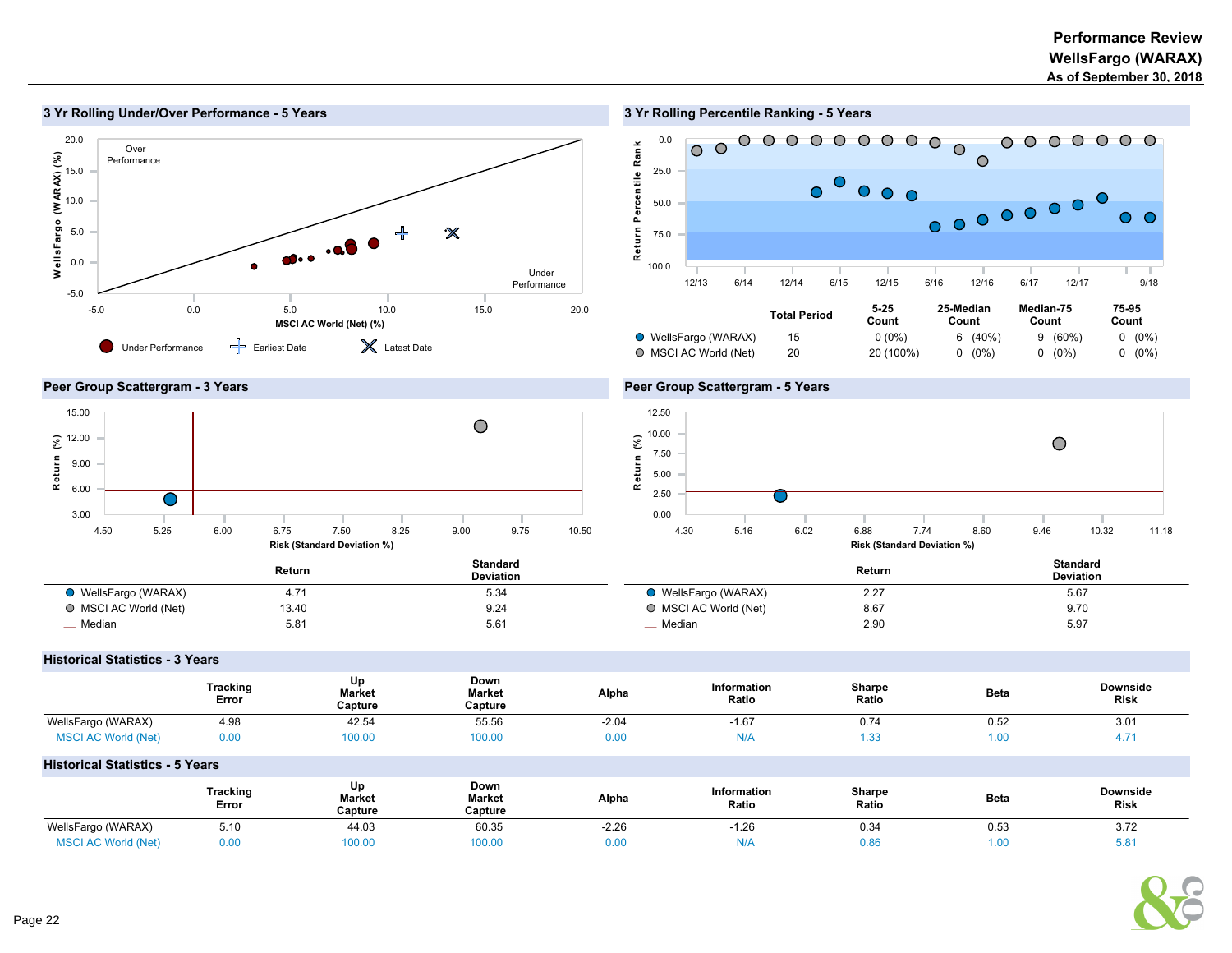#### Fund Information

| Fund Name:              | FPA Funds Trust: FPA Crescent Fund |
|-------------------------|------------------------------------|
| Fund Family:            | <b>First Pacific Advisors LLC</b>  |
| Ticker:                 | <b>FPACX</b>                       |
| Inception Date:         | 06/02/1993                         |
| Fund Assets :           | \$17.134 Million                   |
| Portfolio Turnover: 18% |                                    |

Portfolio Assets: \$17,134 Million Portfolio Manager : Romick/Landecker/Selmo PM Tenure : 1993--2013--2013 Fund Style : 06 IM Flexible Portfolio (MF) Style Benchmark : 60 MSCI World/40 FTSE World

#### Fund Investment Policy

The Fund seeks to generate equity-like returns over the long-term, take less risk than the market and avoid permanent impairment of capital. The Fund actively invests in both the equity and debt securities of companies because the Adviser believes that this combination of securities broadens the universe of opportunities.



#### Top Ten Securities As of 06/30/2018

| Naspers Ltd ORD                   | 4.5 % |
|-----------------------------------|-------|
| Oracle Corp ORD                   | 3.4%  |
| American International Group Inc  | 3.1%  |
| United Technologies Corp ORD      | 2.5%  |
| Bank of America Corp ORD          | 2.5%  |
| Aon PLC ORD                       | 2.5%  |
| CIT Group Inc ORD                 | 2.4%  |
| Baidu Inc DR                      | 2.3%  |
| Jefferies Financial Group Inc ORD | 2.2%  |
| Altaba Inc ORD                    | 2.1%  |



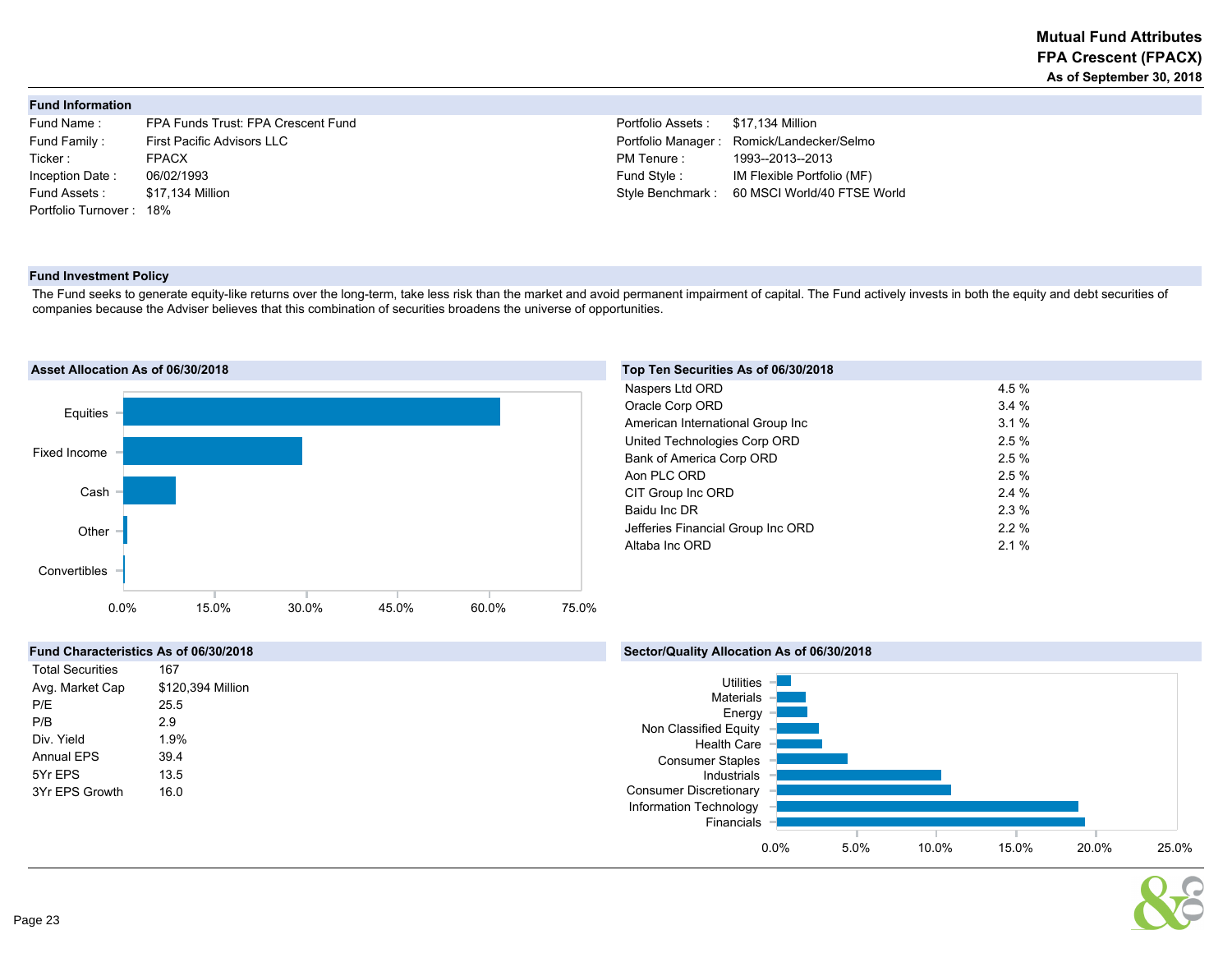



# Peer Group Analysis - IM Flexible Portfolio (MF)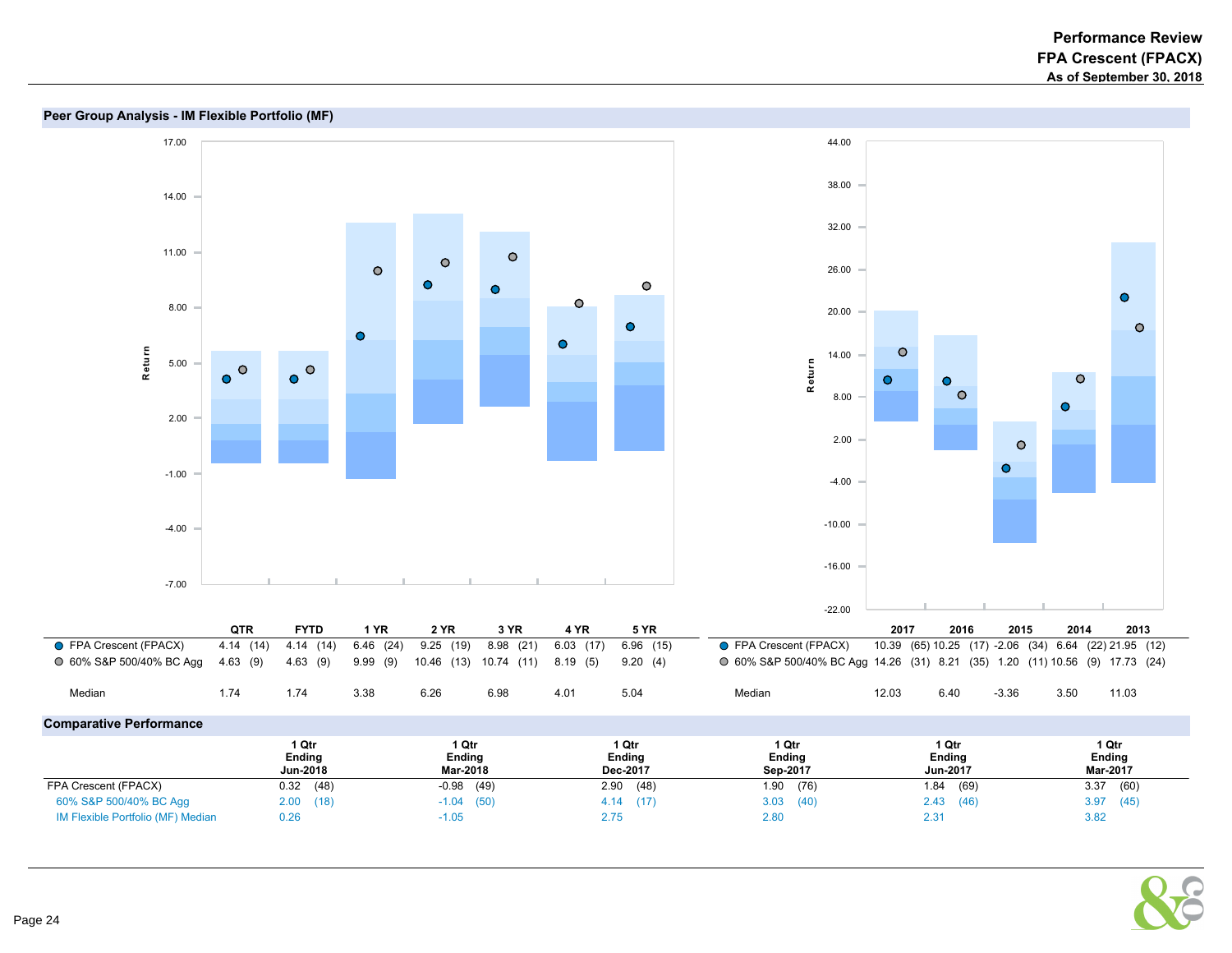

# 3 Yr Rolling Percentile Ranking - 5 Years



|                          | <b>Total Period</b> | $5 - 25$<br>Count | 25-Median<br>Count | Median-75<br>Count | 75-95<br>Count |  |
|--------------------------|---------------------|-------------------|--------------------|--------------------|----------------|--|
| ● FPA Crescent (FPACX)   | 20                  | 18 (90%)          | $2(10\%)$          | $0(0\%)$           | $(0\%)$<br>0   |  |
| ○ 60% S&P 500/40% BC Agg | 20                  | 20 (100%)         | $0(0\%)$           | $0(0\%)$           | $(0\%)$<br>0   |  |

# Peer Group Scattergram - 3 Years



# Peer Group Scattergram - 5 Years



|                          | Return | Standard<br><b>Deviation</b> |                          | Return | Standard<br><b>Deviation</b> |
|--------------------------|--------|------------------------------|--------------------------|--------|------------------------------|
| ● FPA Crescent (FPACX)   | 8.98   | 7.09                         | ● FPA Crescent (FPACX)   | 6.96   | 6.7'                         |
| ○ 60% S&P 500/40% BC Agg | 10.74  | 5.44                         | ○ 60% S&P 500/40% BC Agg | 9.20   | 5.68                         |
| _ Median                 | 6.98   | 6.12                         | <sub>_</sub> __ Median   | 5.04   | 6.60                         |

 $\overline{a}$ 

Historical Statistics - 3 Years

|                        | Tracking<br>Error | Un<br><b>Market</b><br>Capture | Down<br><b>Market</b><br>Capture | Alpha   | <b>Information</b><br>Ratio | Sharpe<br>Ratio | <b>Beta</b> | <b>Downside</b><br>Risk |
|------------------------|-------------------|--------------------------------|----------------------------------|---------|-----------------------------|-----------------|-------------|-------------------------|
| FPA Crescent (FPACX)   | 4.18              | 95.12                          | 128.83                           | $-2.04$ | $-0.36$                     | 14، ،           | 1.05        | 3.11                    |
| 60% S&P 500/40% BC Agg | 0.00              | 100.00                         | 100.00                           | 0.00    | N/A                         |                 | .00.        | 2.4.5                   |

#### Historical Statistics - 5 Years

|                        | Tracking<br>Error | Up<br><b>Market</b><br>Capture | Down<br>Market<br>Capture | Alpha   | <b>Information</b><br>Ratio | Sharpe<br>Ratio | <b>Beta</b> | <b>Downside</b><br><b>Risk</b> |
|------------------------|-------------------|--------------------------------|---------------------------|---------|-----------------------------|-----------------|-------------|--------------------------------|
| FPA Crescent (FPACX)   | 3.54              | 91.17                          | 120.60                    | $-2.03$ | $-0.57$                     | 0.97            | 1.00        | 3.74                           |
| 60% S&P 500/40% BC Agg | 0.00              | 100.00                         | 100.00                    | 0.00    | N/A                         |                 | l.oc        | $2.8^{\circ}$                  |

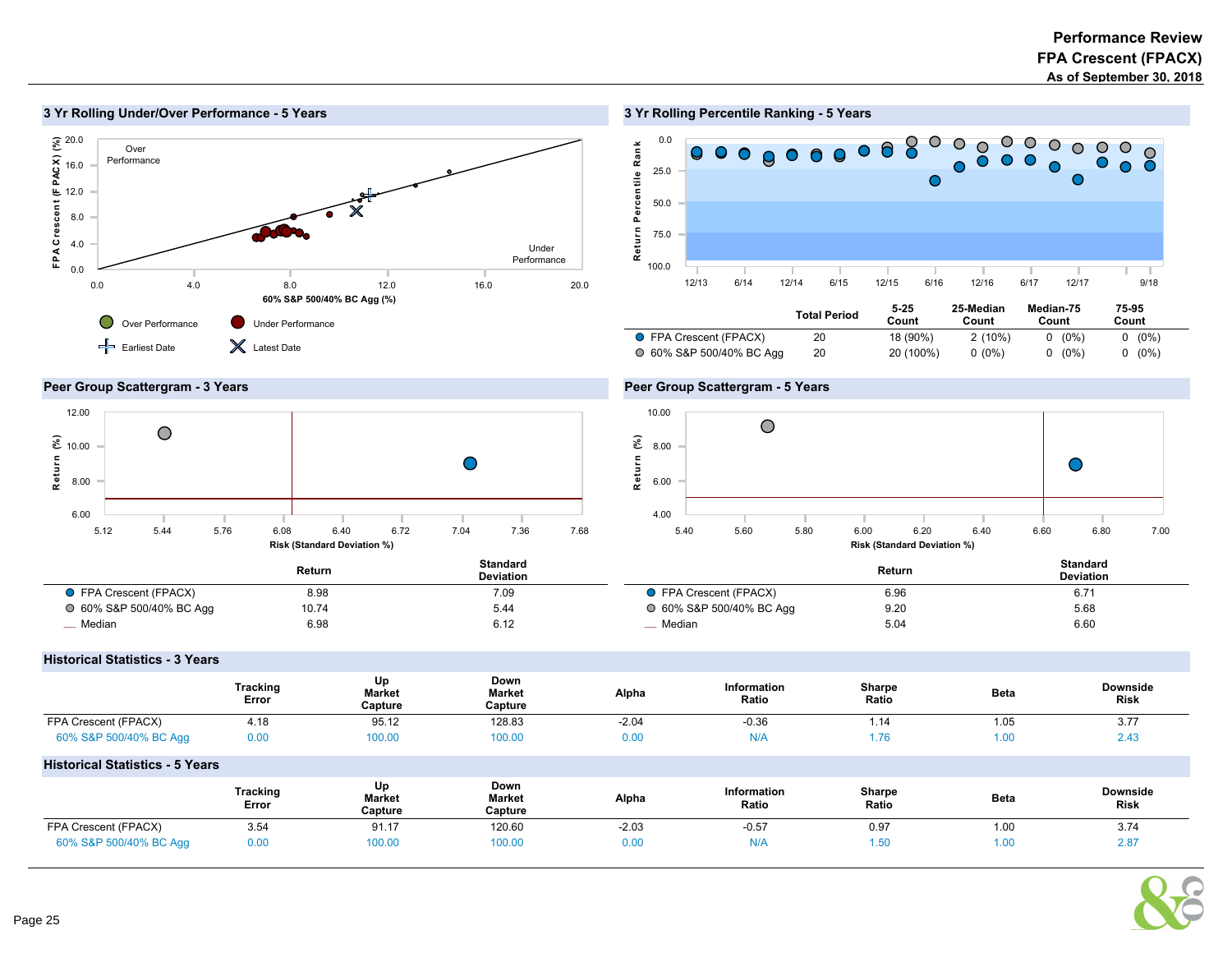#### Fund Information

| Fund Name:              | PIMCO Funds: PIMCO All Asset All Authority Fund: Class A Shares | Portfolio Assets :                | \$7,552 Million       |
|-------------------------|-----------------------------------------------------------------|-----------------------------------|-----------------------|
| Fund Family:            | <b>PIMCO</b>                                                    | Portfolio Manager: Arnott/Brightm |                       |
| Ticker :                | <b>PAUAX</b>                                                    | PM Tenure :                       | 2005--2016            |
| Inception Date:         | 07/29/2005                                                      | Fund Style :                      | <b>IM Alternative</b> |
| Fund Assets:            | \$661 Million                                                   | Style Benchmark: S&P 500 Inde     |                       |
| Portfolio Turnover: 35% |                                                                 |                                   |                       |
|                         |                                                                 |                                   |                       |

Aanager : Arnott/Brightman Inception Date IM Alternative Global Macro (MF)  $chmark :$  S&P 500 Index

#### Fund Investment Policy

The Fund seeks maximum real return, consistent with preservation of real capital and prudent investment management. The Fund seeks to achieve its investment objective by investing under normal circumstances substantially all of its assets in Institutional Class Shares of any fund in the PIMCO Trust.



| Top Ten Securities As of 03/31/2018       |          | Fund Characteristics As of 03/31/2018 |                   |  |
|-------------------------------------------|----------|---------------------------------------|-------------------|--|
| PIMCO StocksPLUS Short Fund: Inst         | 24.5 %   | <b>Total Securities</b>               | 36                |  |
| PIMCO EM Currency and Sh-Tr Inv           | 13.5 %   | Avg. Market Cap                       | \$167,446 Million |  |
| PIMCO RAE PLUS EMG Fund; Institutional    | 8.5%     | P/E                                   | 21.7              |  |
| PIMCO RAE Emerging Markets Fund; Inst     | 7.4%     | P/B                                   | 4.6               |  |
| PIMCO Income Fund; Institutional          | $7.2\%$  | Div. Yield                            | N/A               |  |
| PIMCO Emerging Local Bond Fund; Instituti | $7.0 \%$ | <b>Annual EPS</b>                     | 19.1              |  |
| PIMCO Total Return Fund; Institutional    | 6.8%     | 5Yr EPS                               | 10.3              |  |
| PIMCO RealEstateRealReturn Strategy       | 6.3%     | 3Yr EPS Growth                        | N/A               |  |
| PIMCO CommoditiesPLUS Strategy            | 6.3%     |                                       |                   |  |
| PIMCO Low Duration Fund; Institutional    | 5.1%     |                                       |                   |  |
|                                           |          |                                       |                   |  |



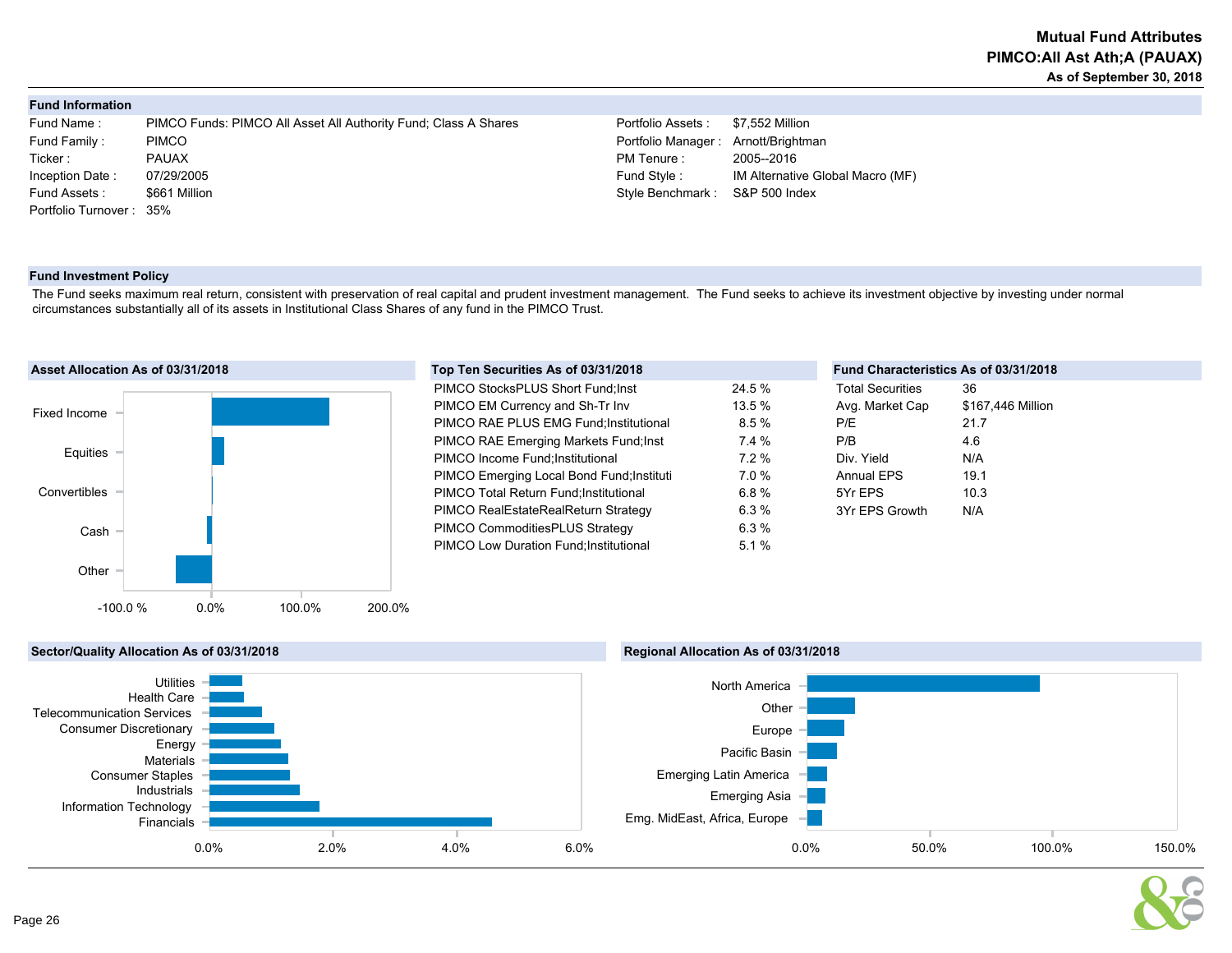

#### Peer Group Analysis - IM Alternative Global Macro (MF)

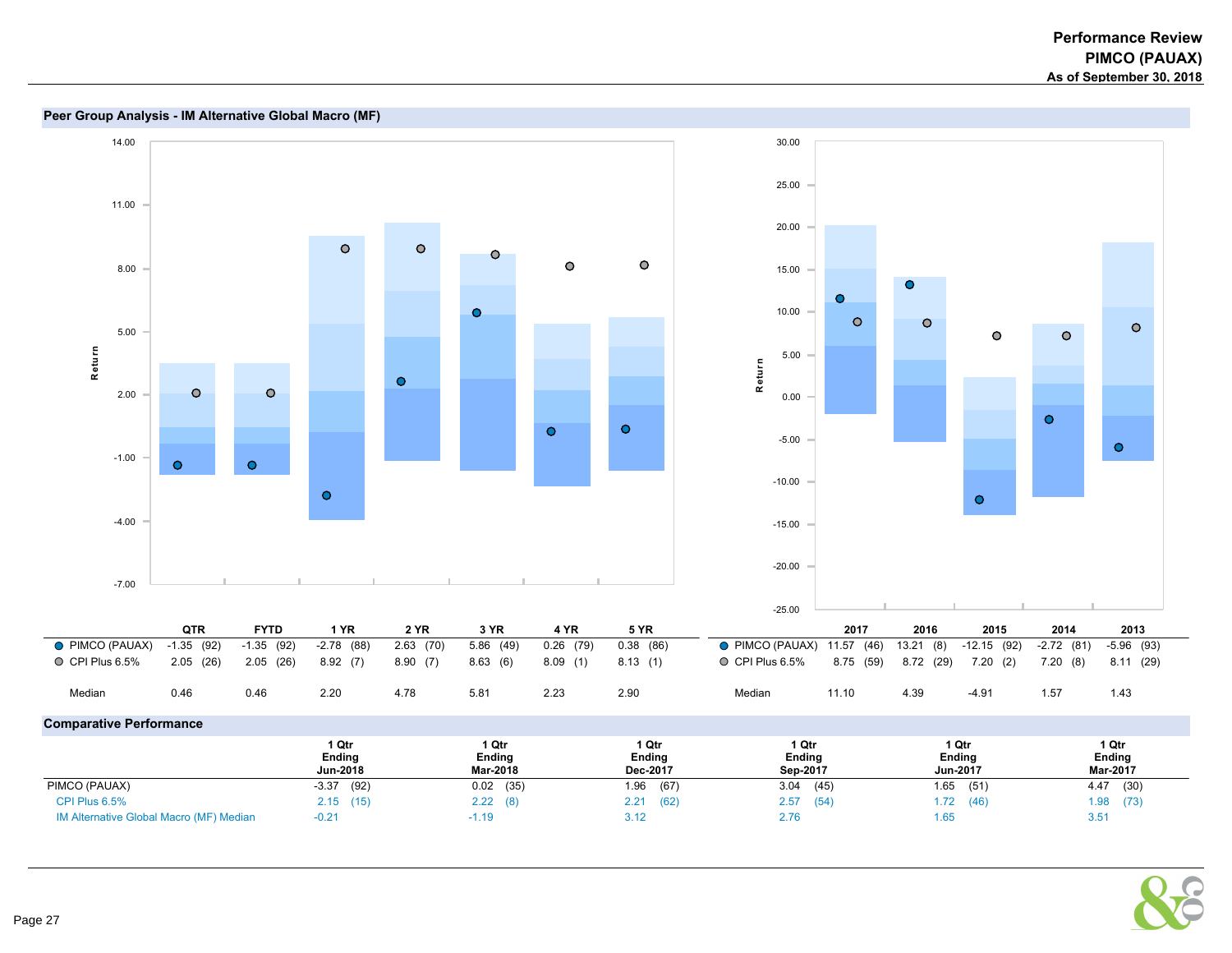

#### 3 Yr Rolling Under/Over Performance - 5 Years

3 Yr Rolling Percentile Ranking - 5 Years







#### Peer Group Scattergram - 5 Years



|                        | Return | Standard<br><b>Deviation</b> |                        | Return | Standard<br><b>Deviation</b> |
|------------------------|--------|------------------------------|------------------------|--------|------------------------------|
| <b>O</b> PIMCO (PAUAX) | 5.86   | 7.24                         | <b>O</b> PIMCO (PAUAX) | 0.38   | 7.43                         |
| $\circ$ CPI Plus 6.5%  | 8.63   | 0.59                         | $\circ$ CPI Plus 6.5%  | 8.13   | 0.68                         |
| _ Median               | 5.81   | 5.61                         | Median                 | 2.90   | 5.97                         |

#### Historical Statistics - 3 Years

|                                        | <b>Tracking</b><br>Error | Up<br><b>Market</b><br>Capture | Down<br><b>Market</b><br>Capture | Alpha    | Information<br>Ratio | Sharpe<br>Ratio | Beta        | <b>Downside</b><br><b>Risk</b> |
|----------------------------------------|--------------------------|--------------------------------|----------------------------------|----------|----------------------|-----------------|-------------|--------------------------------|
| PIMCO (PAUAX)                          | 7.16                     | 71.79                          | N/A                              | $-10.46$ | $-0.33$              | 0.71            | 2.04        | 4.08                           |
| CPI Plus 6.5%                          | 0.00                     | 100.00                         | N/A                              | 0.00     | N/A                  | 12.56           | 1.00        | 0.00                           |
| <b>Historical Statistics - 5 Years</b> |                          |                                |                                  |          |                      |                 |             |                                |
|                                        | <b>Tracking</b><br>Error | Up<br><b>Market</b><br>Capture | Down<br>Market<br>Capture        | Alpha    | Information<br>Ratio | Sharpe<br>Ratio | <b>Beta</b> | <b>Downside</b><br><b>Risk</b> |

PIMCO (PAUAX) 7.32 6.60 -782.17 -16.27 -0.98 0.02 2.33 5.21 CPI Plus 6.5% 0.00 100.00 100.00 0.00 N/A 11.04 1.00 0.04

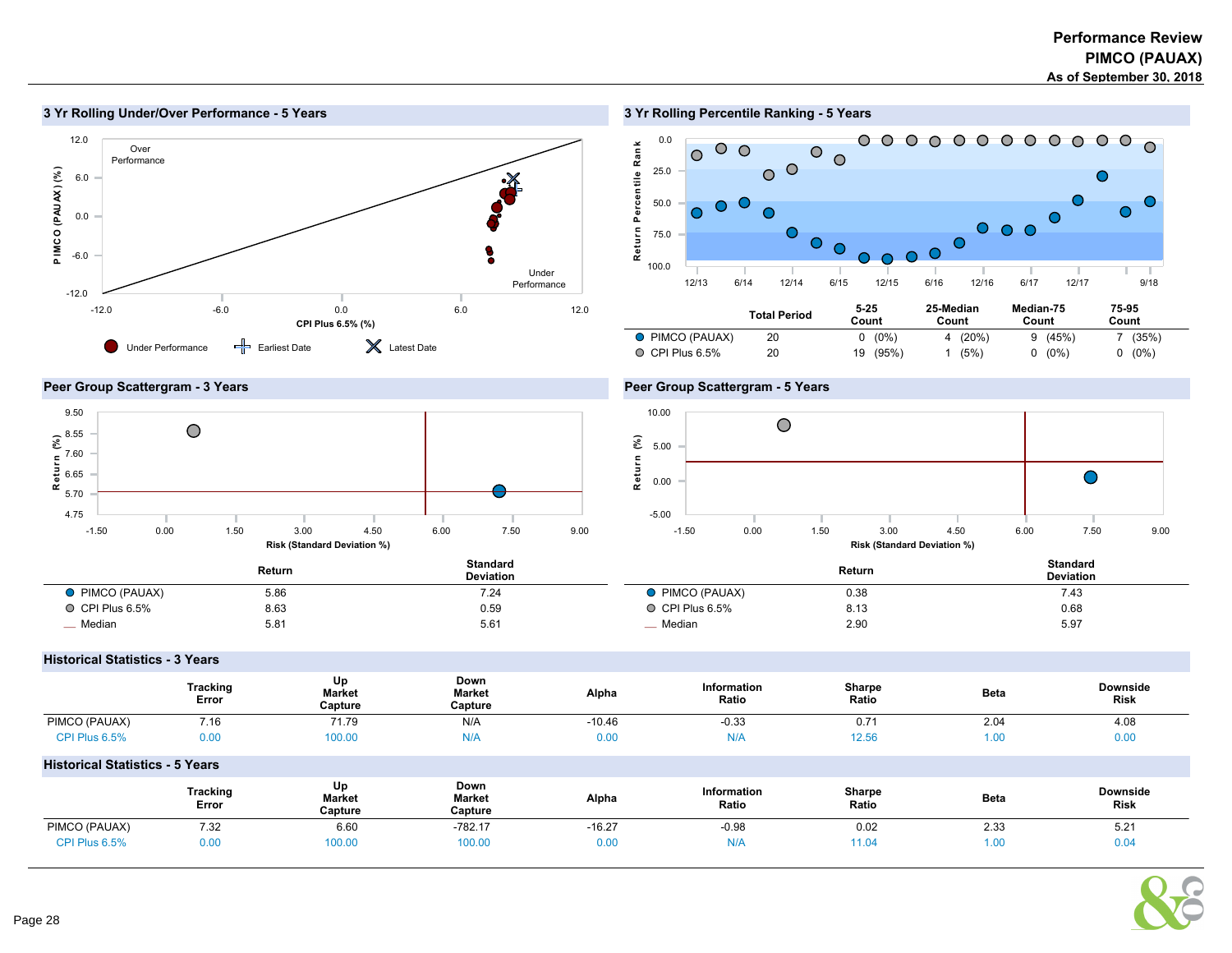| <b>Financial Reconciliation</b> |                                   |                                |                          |                          |                          |                          |                          |                     |                                   |
|---------------------------------|-----------------------------------|--------------------------------|--------------------------|--------------------------|--------------------------|--------------------------|--------------------------|---------------------|-----------------------------------|
|                                 | <b>Market Value</b><br>07/01/2018 | <b>Net</b><br><b>Transfers</b> | <b>Contributions</b>     | <b>Distributions</b>     | Management<br>Fees       | Other<br><b>Expenses</b> | Income                   | Apprec./<br>Deprec. | <b>Market Value</b><br>09/30/2018 |
|                                 |                                   |                                |                          |                          |                          |                          |                          |                     |                                   |
| <b>Total Portfolio</b>          | 2,869,807                         | $\blacksquare$                 | ٠                        | ٠                        | ۰.                       | $-3,750$                 | 9,406                    | 22,818              | 2,898,281                         |
|                                 |                                   |                                |                          |                          |                          |                          |                          |                     |                                   |
| First Eagle Global Fund (SGENX) | 700,620                           | $\overline{\phantom{0}}$       | $\overline{\phantom{a}}$ | $\overline{\phantom{a}}$ | $\overline{\phantom{0}}$ | $\overline{\phantom{a}}$ | $\overline{\phantom{a}}$ | 9,135               | 709,755                           |
|                                 |                                   |                                |                          |                          |                          |                          |                          |                     |                                   |
| Wells Fargo Absolute (WARAX)    | 604,633                           | $\overline{\phantom{0}}$       | $\overline{\phantom{a}}$ | $\overline{\phantom{a}}$ | $\overline{\phantom{a}}$ | $\overline{\phantom{a}}$ | $\overline{\phantom{a}}$ | 2,163               | 606,796                           |
| FPA Cresent Fund (FPACX)        | 705,938                           |                                |                          |                          |                          |                          | 4,302                    | 24,965              | 735,205                           |
|                                 |                                   |                                | $\overline{\phantom{a}}$ | $\overline{\phantom{a}}$ | $\overline{\phantom{a}}$ | $\overline{\phantom{a}}$ |                          |                     |                                   |
| PIMCO All Assets (PAUAX)        | 680,632                           | $\overline{\phantom{0}}$       | $\overline{\phantom{0}}$ | $\overline{\phantom{0}}$ | $\overline{\phantom{0}}$ | $\overline{\phantom{0}}$ | 4,285                    | $-13,445$           | 671,473                           |
|                                 |                                   |                                |                          |                          |                          |                          |                          |                     |                                   |

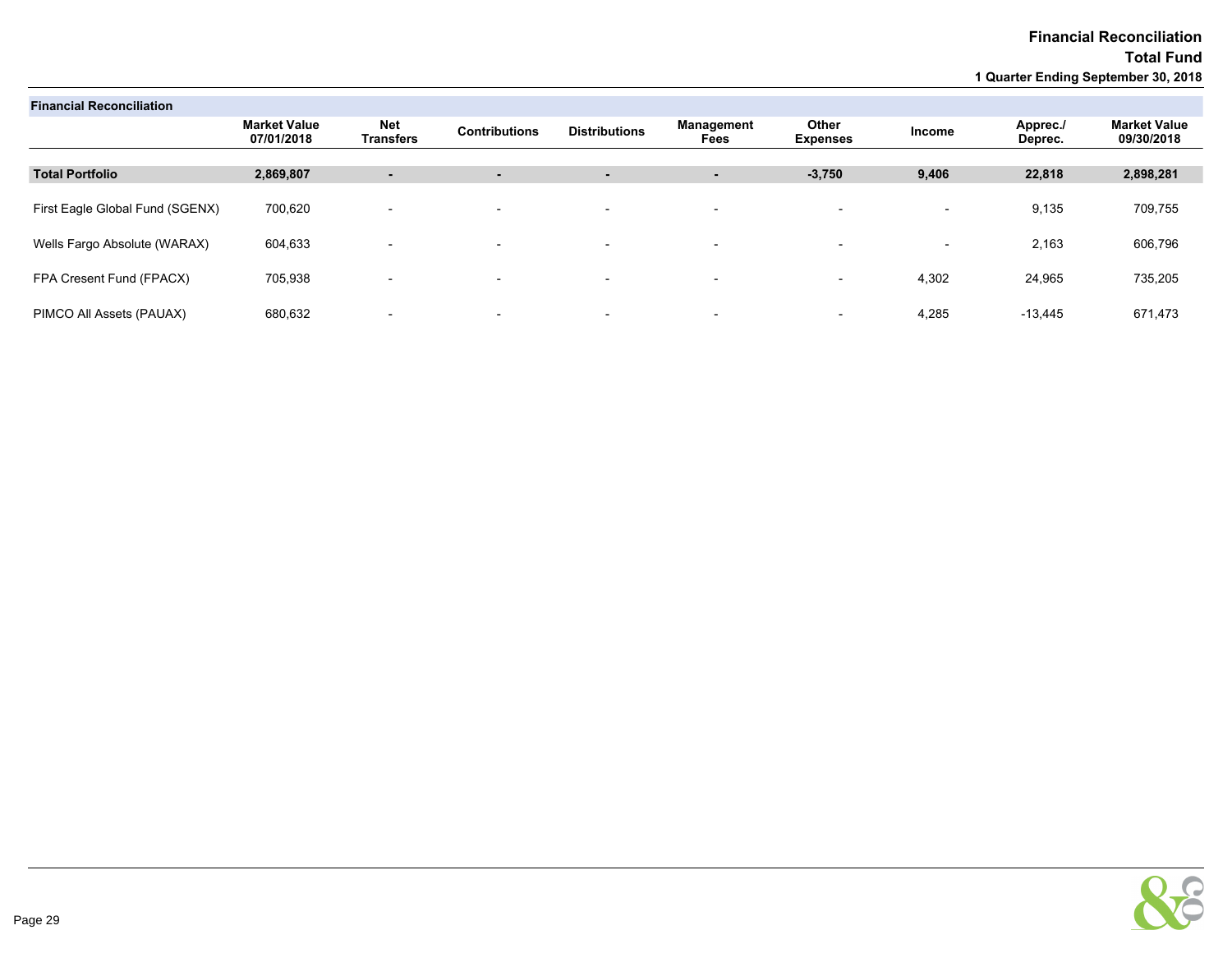| <b>Financial Reconciliation</b> |                                   |                          |                          |                          |                           |                          |                          |                     |                                   |
|---------------------------------|-----------------------------------|--------------------------|--------------------------|--------------------------|---------------------------|--------------------------|--------------------------|---------------------|-----------------------------------|
|                                 | <b>Market Value</b><br>07/01/2018 | <b>Net</b><br>Transfers  | <b>Contributions</b>     | <b>Distributions</b>     | Management<br><b>Fees</b> | Other<br><b>Expenses</b> | Income                   | Apprec./<br>Deprec. | <b>Market Value</b><br>09/30/2018 |
|                                 |                                   |                          |                          |                          |                           |                          |                          |                     |                                   |
| <b>Total Portfolio</b>          | 2,869,807                         | $\blacksquare$           | ٠                        | $\sim$                   | ٠                         | $-3,750$                 | 9,406                    | 22,818              | 2,898,281                         |
| First Eagle Global Fund (SGENX) | 700,620                           | $\overline{\phantom{0}}$ | $\overline{\phantom{0}}$ | $\overline{\phantom{0}}$ | $\overline{\phantom{0}}$  | $\overline{\phantom{0}}$ | $\overline{\phantom{0}}$ | 9,135               | 709,755                           |
| Wells Fargo Absolute (WARAX)    | 604,633                           | $\overline{\phantom{0}}$ | $\overline{\phantom{0}}$ | $\overline{\phantom{a}}$ | $\overline{\phantom{0}}$  |                          | $\overline{\phantom{0}}$ | 2,163               | 606,796                           |
| FPA Cresent Fund (FPACX)        | 705,938                           | $\overline{\phantom{0}}$ | $\overline{\phantom{0}}$ | $\overline{\phantom{0}}$ | $\overline{\phantom{0}}$  | $\overline{\phantom{0}}$ | 4,302                    | 24,965              | 735,205                           |
| PIMCO All Assets (PAUAX)        | 680,632                           | $\overline{\phantom{0}}$ | $\overline{\phantom{0}}$ | $\overline{\phantom{0}}$ | $\overline{\phantom{0}}$  | $\overline{\phantom{0}}$ | 4,285                    | $-13.445$           | 671,473                           |

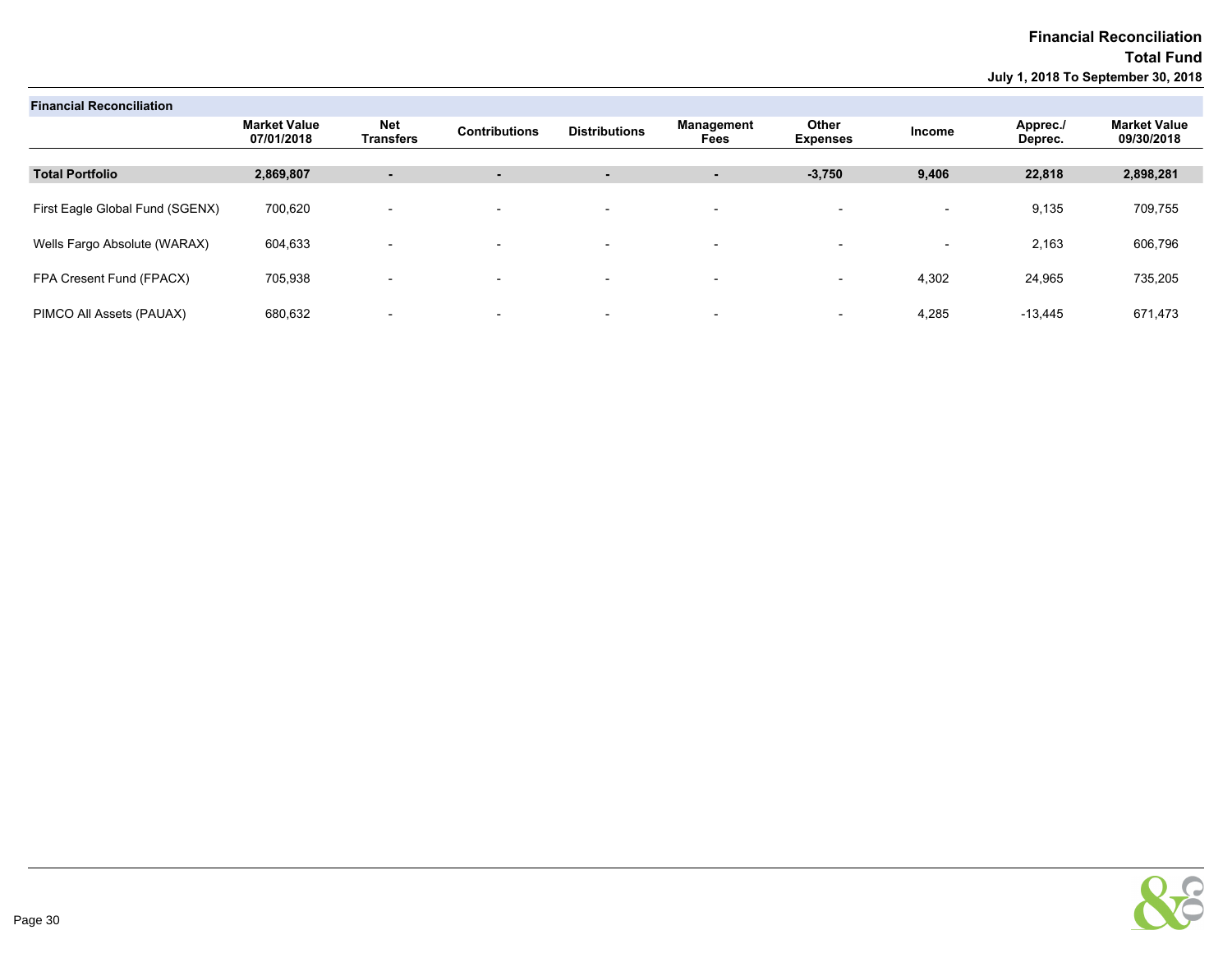# Macomb Twp Act 345 Fee Analysis As of September 30, 2018

|                                 |                                |                                                 | As at achiemne, so to                            |
|---------------------------------|--------------------------------|-------------------------------------------------|--------------------------------------------------|
|                                 | <b>Market Value</b><br>$($ \$) | <b>Estimated</b><br><b>Annual Fee</b><br>$(\%)$ | <b>Estimated</b><br><b>Annual Fee</b><br>$($ \$) |
| First Eagle Global Fund (SGENX) | 709,755                        | 1.11                                            | 7,878                                            |
| Wells Fargo Absolute (WARAX)    | 606,796                        | 1.48                                            | 8,981                                            |
| FPA Cresent Fund (FPACX)        | 735,205                        | 1.09                                            | 8,014                                            |
| PIMCO All Assets (PAUAX)        | 671,473                        | 1.57                                            | 10,542                                           |
| Cash Equivalent                 | 175,051                        |                                                 | $\overline{\phantom{0}}$                         |
| <b>Total Portfolio</b>          | 2,898,281                      | 1.22                                            | 35,415                                           |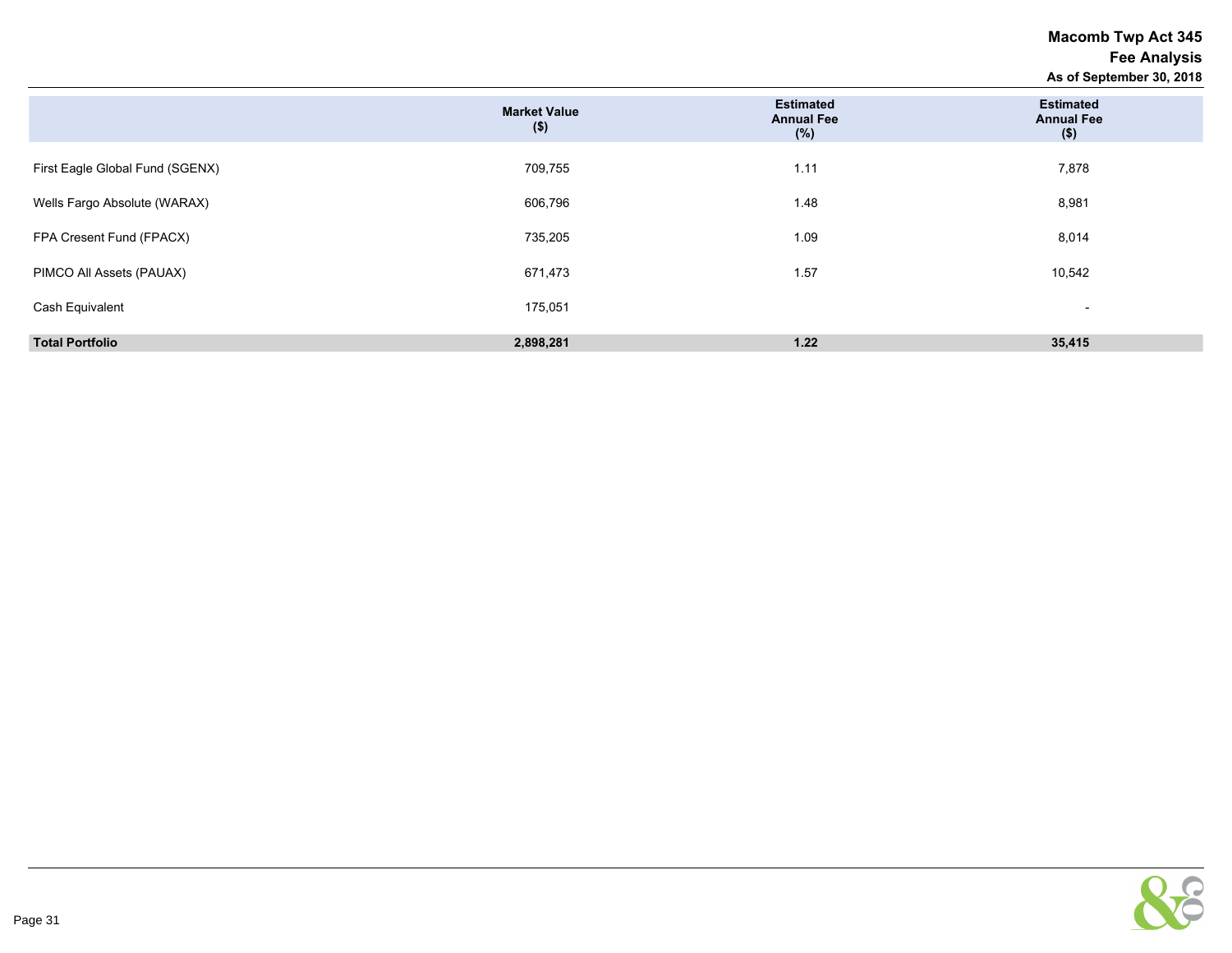| <b>Active Return</b>                  | - Arithmetic difference between the manager's performance and the designated benchmark return over a specified time period.                                                                                                                                                                                                                                    |
|---------------------------------------|----------------------------------------------------------------------------------------------------------------------------------------------------------------------------------------------------------------------------------------------------------------------------------------------------------------------------------------------------------------|
| Alpha                                 | - A measure of the difference between a portfolio's actual performance and its expected return based on its level of risk as determined by beta. It determines the portfolio's<br>non-systemic return, or its historical performance not explained by movements of the market.                                                                                 |
| <b>Beta</b>                           | - A measure of the sensitivity of a portfolio to the movements in the market. It is a measure of the portfolio's systematic risk.                                                                                                                                                                                                                              |
| Consistency                           | - The percentage of quarters that a product achieved a rate of return higher than that of its benchmark. Higher consistency indicates the manager has contributed more to the<br>product's performance.                                                                                                                                                        |
| Distributed to Paid In (DPI)          | - The ratio of money distributed to Limited Partners by the fund, relative to contributions. It is calculated by dividing cumulative distributions by paid in capital. This multiple<br>shows the investor how much money they got back. It is a good measure for evaluating a fund later in its life because there are more distributions to measure against. |
| <b>Down Market Capture</b>            | - The ratio of average portfolio performance over the designated benchmark during periods of negative returns. A lower value indicates better product performance                                                                                                                                                                                              |
| <b>Downside Risk</b>                  | - A measure similar to standard deviation that utilizes only the negative movements of the return series. It is calculated by taking the standard deviation of the negative<br>quarterly set of returns. A higher factor is indicative of a riskier product.                                                                                                   |
| <b>Excess Return</b>                  | - Arithmetic difference between the manager's performance and the risk-free return over a specified time period.                                                                                                                                                                                                                                               |
| <b>Excess Risk</b>                    | - A measure of the standard deviation of a portfolio's performance relative to the risk free return.                                                                                                                                                                                                                                                           |
| <b>Information Ratio</b>              | - This calculates the value-added contribution of the manager and is derived by dividing the active rate of return of the portfolio by the tracking error. The higher the<br>Information Ratio, the more the manager has added value to the portfolio.                                                                                                         |
| <b>Public Market Equivalent (PME)</b> | - Designs a set of analyses used in the Private Equity Industry to evaluate the performance of a Private Equity Fund against a public benchmark or index.                                                                                                                                                                                                      |
| R-Squared                             | - The percentage of a portfolio's performance that can be explained by the behavior of the appropriate benchmark. A high R-Squared means the portfolio's performance has<br>historically moved in the same direction as the appropriate benchmark.                                                                                                             |
| Return                                | - Compounded rate of return for the period.                                                                                                                                                                                                                                                                                                                    |
| <b>Sharpe Ratio</b>                   | - Represents the excess rate of return over the risk free return divided by the standard deviation of the excess return. The result is an absolute rate of return per unit of risk. A<br>higher value demonstrates better historical risk-adjusted performance.                                                                                                |
| <b>Standard Deviation</b>             | - A statistical measure of the range of a portfolio's performance. It represents the variability of returns around the average return over a specified time period.                                                                                                                                                                                            |
| <b>Total Value to Paid In (TVPI)</b>  | - The ratio of the current value of remaining investments within a fund, plus the total value of all distributions to date, relative to the total amount of capital paid into the fund<br>to date. It is a good measure of performance before the end of a fund's life                                                                                         |
| <b>Tracking Error</b>                 | - This is a measure of the standard deviation of a portfolio's returns in relation to the performance of its designated market benchmark.                                                                                                                                                                                                                      |
| <b>Treynor Ratio</b>                  | - Similar to Sharpe ratio but utilizes beta rather than excess risk as determined by standard deviation. It is calculated by taking the excess rate of return above the risk free<br>rate divided by beta to derive the absolute rate of return per unit of risk. A higher value indicates a product has achieved better historical risk-adjusted performance. |
| <b>Up Market Capture</b>              | - The ratio of average portfolio performance over the designated benchmark during periods of positive returns. A higher value indicates better product performance.                                                                                                                                                                                            |

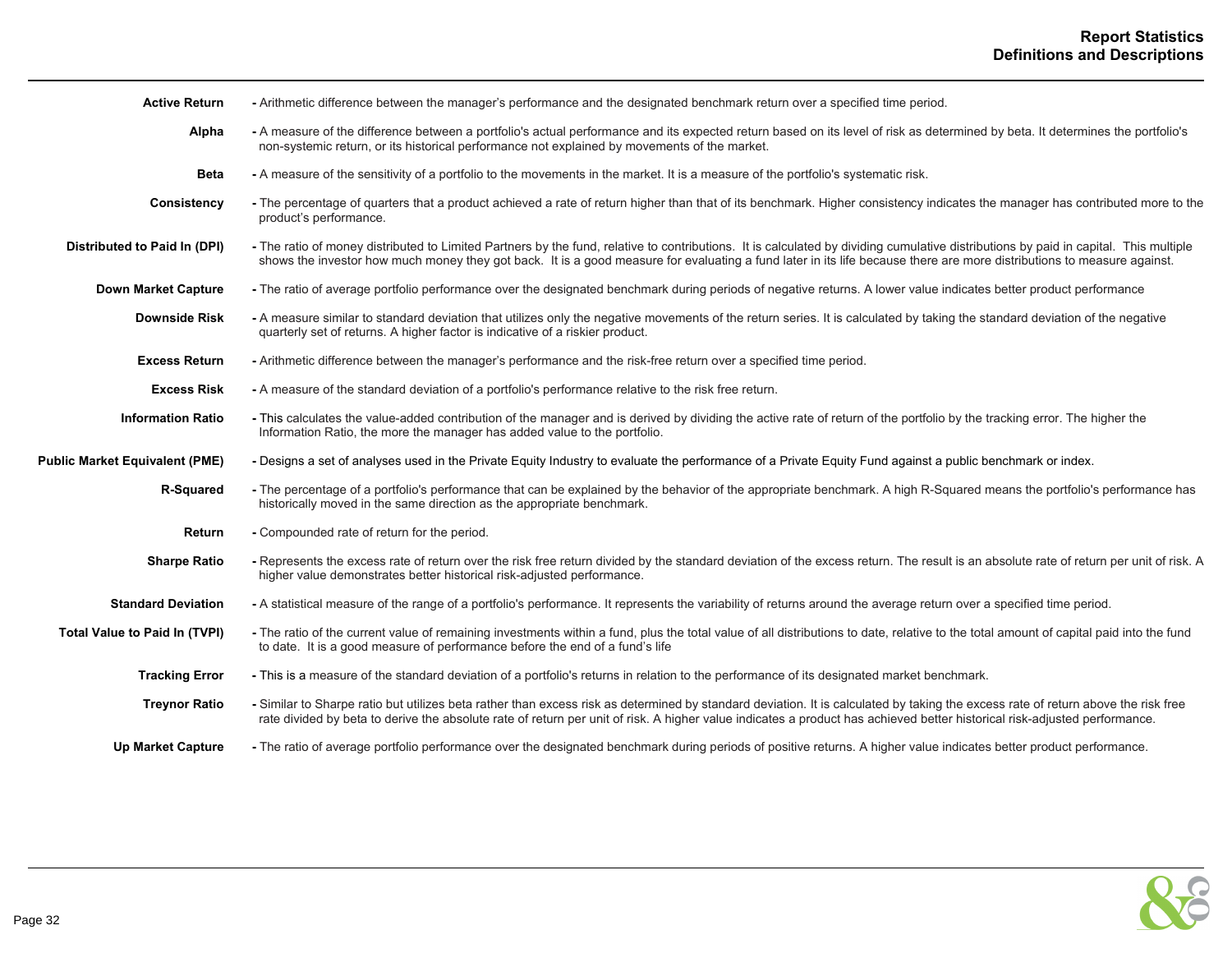AndCo compiled this report for the sole use of the client for which it was prepared. AndCo is responsible for evaluating the performance results of the Total Fund along with the investment advisors by comparing their performance with indices and other related peer universe data that is deemed appropriate. AndCo uses the results from this evaluation to make observations and recommendations to the client.

AndCo uses time-weighted calculations which are founded on standards recommended by the CFA Institute. The calculations and values shown are based on information that is received from custodians. AndCo analyzes transactions as indicated on the custodian statements and reviews the custodial market values of the portfolio. As a result, this provides AndCo with a reasonable basis that the investment information presented is free from material misstatement. This methodology of evaluating and measuring performance provides AndCo with a practical foundation for our observations and recommendations. Nothing came to our attention that would cause AndCo to believe that the information presented is significantly misstated.

This performance report is based on data obtained by the client's custodian(s), investment fund administrator, or other sources believed to be reliable. While these sources are believed to be reliable, the data providers are responsible for the accuracy and completeness of their statements. Clients are encouraged to compare the records of their custodian(s) to ensure this report fairly and accurately reflects their various asset positions.

The strategies listed may not be suitable for all investors. We believe the information provided here is reliable, but do not warrant its accuracy or completeness. Past performance is not an indication of future performance. Any information contained in this report is for informational purposes only and should not be construed to be an offer to buy or sell any securities, investment consulting, or investment management services.

Additional information included in this document may contain data provided by from index databases, public economic sources and the managers themselves.

This document may contain data provided by Bloomberg Barclays. Bloomberg Barclays Index data provided by way of Barclays Live.

This document may contain data provided by Standard and Poor's. Nothing contained within any document, advertisement or presentation from S&P Indices constitutes an offer of services in jurisdictions where S&P Indices does not have the necessary licenses. All information provided by S&P Indices is impersonal and is not tailored to the needs of any person, entity or group of persons. Any returns or performance provided within any document is provided for illustrative purposes only and does not demonstrate actual performance. Past performance is not a quarantee of future investment results.

This document may contain data provided by MSCI, Inc. Copyright MSCI, 2017. Unpublished. All Rights Reserved. This information may only be used for your internal use, may not be reproduced or redisseminated in any form and may not be used to create any financial instruments or products or any indices. This information is provided on an "as is" basis and the user of this information assumes the entire risk of any use it may make or permit to be made of this information. Neither MSCI, any of its affiliates or any other person involved in or related to compiling, computing or creating this information makes any express or implied warranties or representations with respect to such information or the results to be obtained by the use thereof, and MSCI, its affiliates and each such other person hereby expressly disclaim all warranties (including, without limitation, all warranties of originality, accuracy, completeness, timeliness, non-infringement, merchantability and fitness for a particular purpose) with respect to this information. Without limiting any of the foregoing, in no event shall MSCI, any of its affiliates or any other person involved in or related to compiling, computing or creating this information have any liability for any direct, indire special, incidental, punitive, consequential or any other damages (including, without limitation, lost profits) even if notified of, or if it might otherwise have anticipated, the possibility of such damages.

This document may contain data provided by Russell Investment Group. Russell Investment Group is the source owner of the data contained or reflected in this material and all trademarks and copyrights related thereto. The material may contain confidential information and unauthorized use, disclosure, copying, dissemination or redistribution is strictly prohibited. This is a user presentation of the data. Russell Investment Group is not responsible for the formatting or configuration of this material or for any inaccuracy in presentation thereof.

This document may contain data provided by Morningstar. All rights reserved. Use of this content requires expert knowledge. It is to be used by specialist institutions only. The information contained herein: (1) is proprietary to Morningstar and/or its content providers; (2) may not be copied, adapted or distributed; and (3) is not warranted to be accurate, complete or timely. Neither Morningstar nor its content providers are responsible for any damages or losses arising from any use of this information, except where such damages or losses cannot be limited or excluded by law in your jurisdiction. Past financial performance is not guarantee of future results.